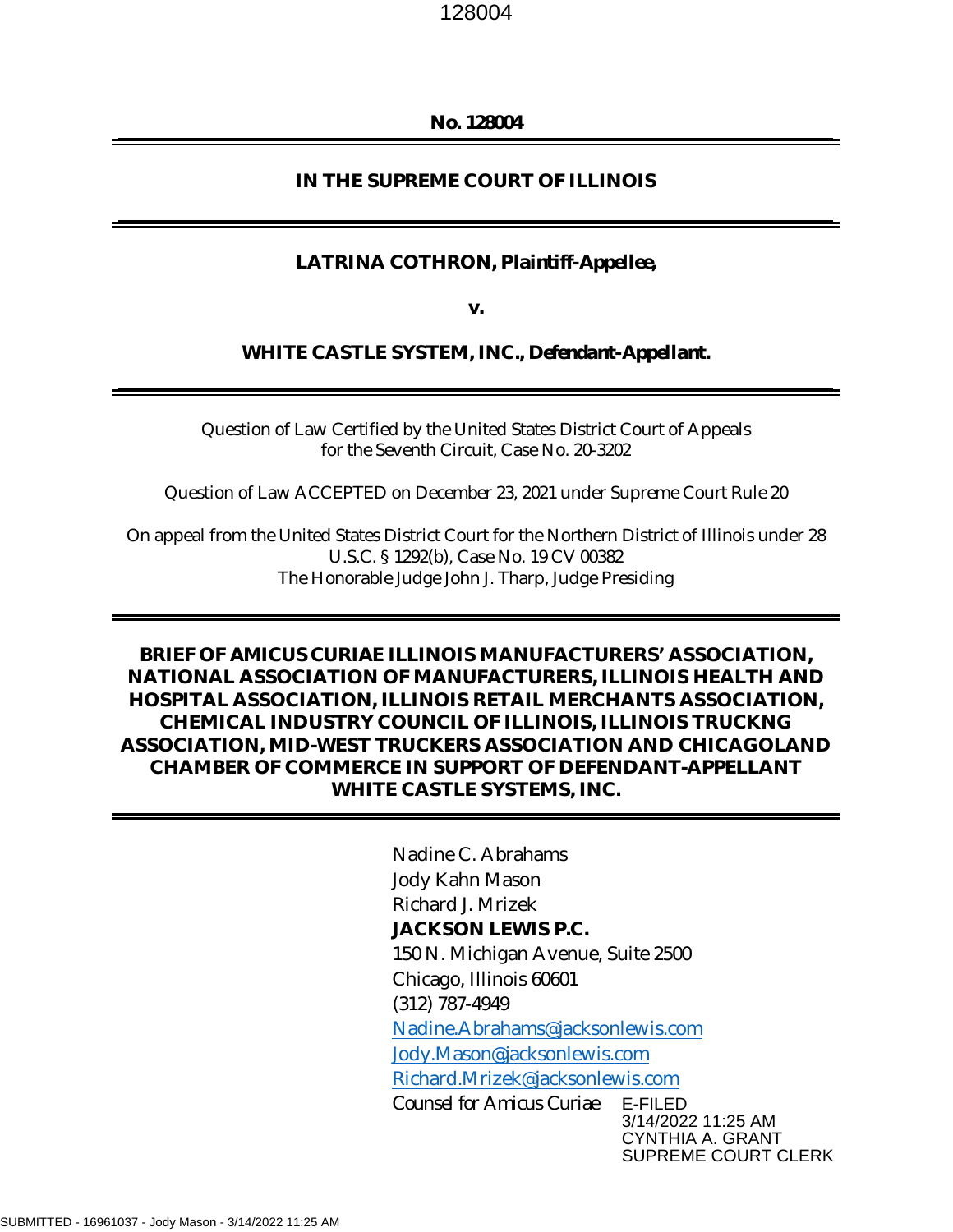# **TABLE OF CONTENTS AND POINTS AND AUTHORITIES**

| I.   |                                                                         |  |  |  |
|------|-------------------------------------------------------------------------|--|--|--|
|      | Illinois Biometric Information Privacy Act, 740 ILCS 14 et seq passim   |  |  |  |
|      | Cothron v. White Castle System, Inc., 477 F. Supp. 3d 723               |  |  |  |
|      |                                                                         |  |  |  |
|      |                                                                         |  |  |  |
|      |                                                                         |  |  |  |
|      |                                                                         |  |  |  |
| III. |                                                                         |  |  |  |
|      |                                                                         |  |  |  |
|      | Bryant v. Compass Grp. USA, Inc., 958 F.3d 617 (7th Cir. 2020)  8, 11   |  |  |  |
|      | Burlinski v. Top Golf USA Inc., 2020 U.S. Dist. LEXIS 161371            |  |  |  |
|      | Fox v. Dakkota Integrated Sys., LLC, 980 F.3d 1146 (7th Cir. 2020)  9   |  |  |  |
|      | Lakewood Nursing & Rehab. Ctr., LLC v. Dept. of Public Health,          |  |  |  |
|      | B. The remedial purpose of BIPA is realized by allowing a private right |  |  |  |
|      | Azoiani v. Love's Travel Stops & Country Stores, Inc., No. EDCV 07-90,  |  |  |  |
|      |                                                                         |  |  |  |
|      |                                                                         |  |  |  |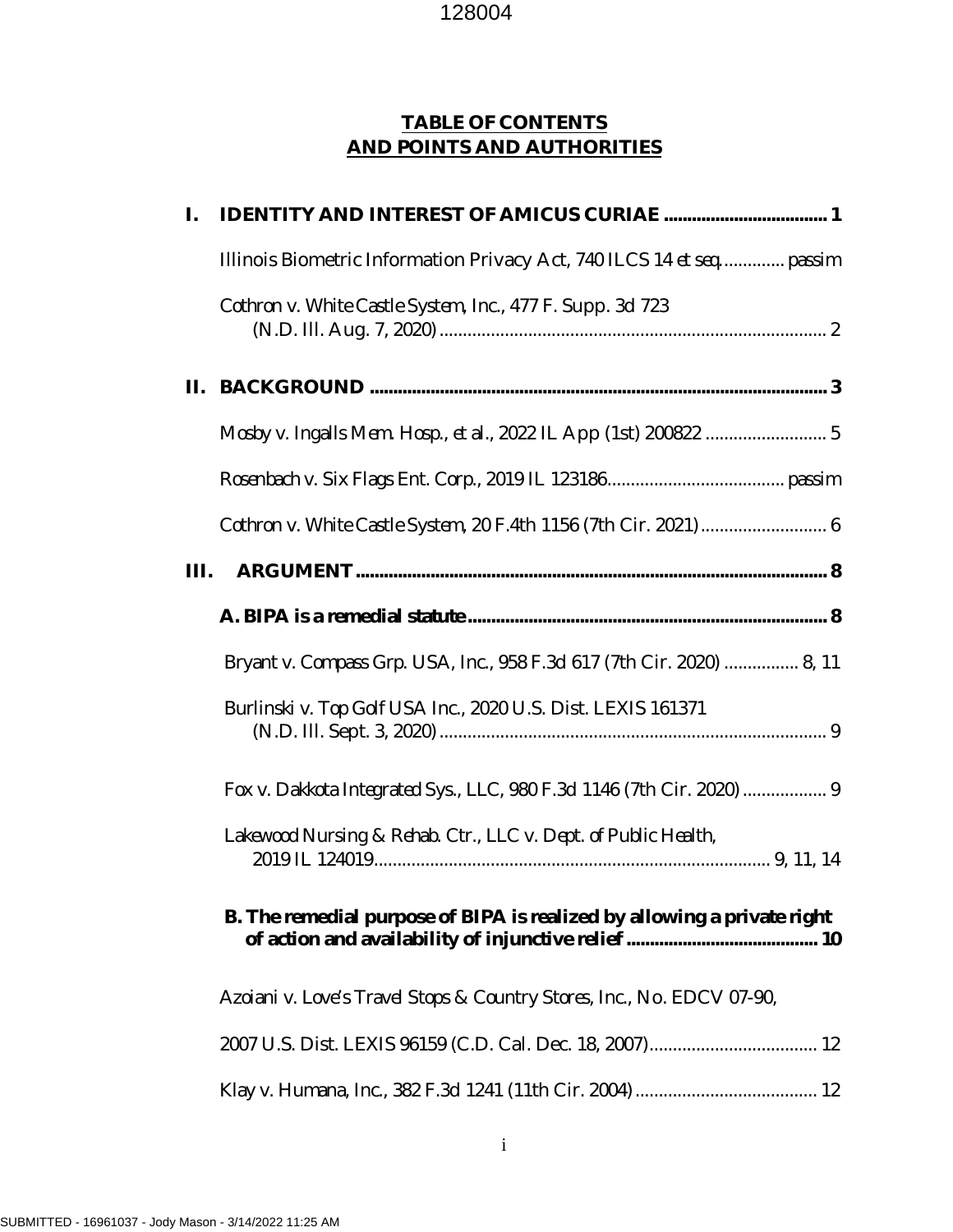|     | Legge v. Nextel Communs., Inc., No. CV 02-8676 DSF,                                                                                        |
|-----|--------------------------------------------------------------------------------------------------------------------------------------------|
|     | 2004 U.S. Dist. LEXIS 30333 (C.D. Cal. June 25, 2004)  12                                                                                  |
|     | Najarian v. Avis Rent a Car System, No. CV 07-588-RGK (Ex),                                                                                |
|     | 2007 U.S. Dist. LEXIS 59932 (C.D. Cal. June 11, 2007)  12                                                                                  |
|     | In re Trans Union Corp. Privacy Lit., 211 F.R.D. 328 (N.D. Ill. 2002)  12, 13                                                              |
|     | C. Interpreting BIPA to allow a "per-scan" theory of accrual or liability<br>would result in exponentially large damages awards and create |
|     |                                                                                                                                            |
|     | Ratner v. Chemical Bank New York Trust Co., 54 F.R.D. 412 (S.D.N.Y. 1972). 13                                                              |
|     | Smith v. Top Die Casting Co., No. 2019-L-248, slip op. (Cir. Ct. Winnebago                                                                 |
|     |                                                                                                                                            |
|     | Watson v. Legacy Healthcare Fin. Servs., 2021 IL App (1st) 210279 15                                                                       |
|     |                                                                                                                                            |
|     | Robertson v. Hostmark Hospitality Group, Inc., No. 18-CH-5194, slip op.                                                                    |
|     |                                                                                                                                            |
| IV. |                                                                                                                                            |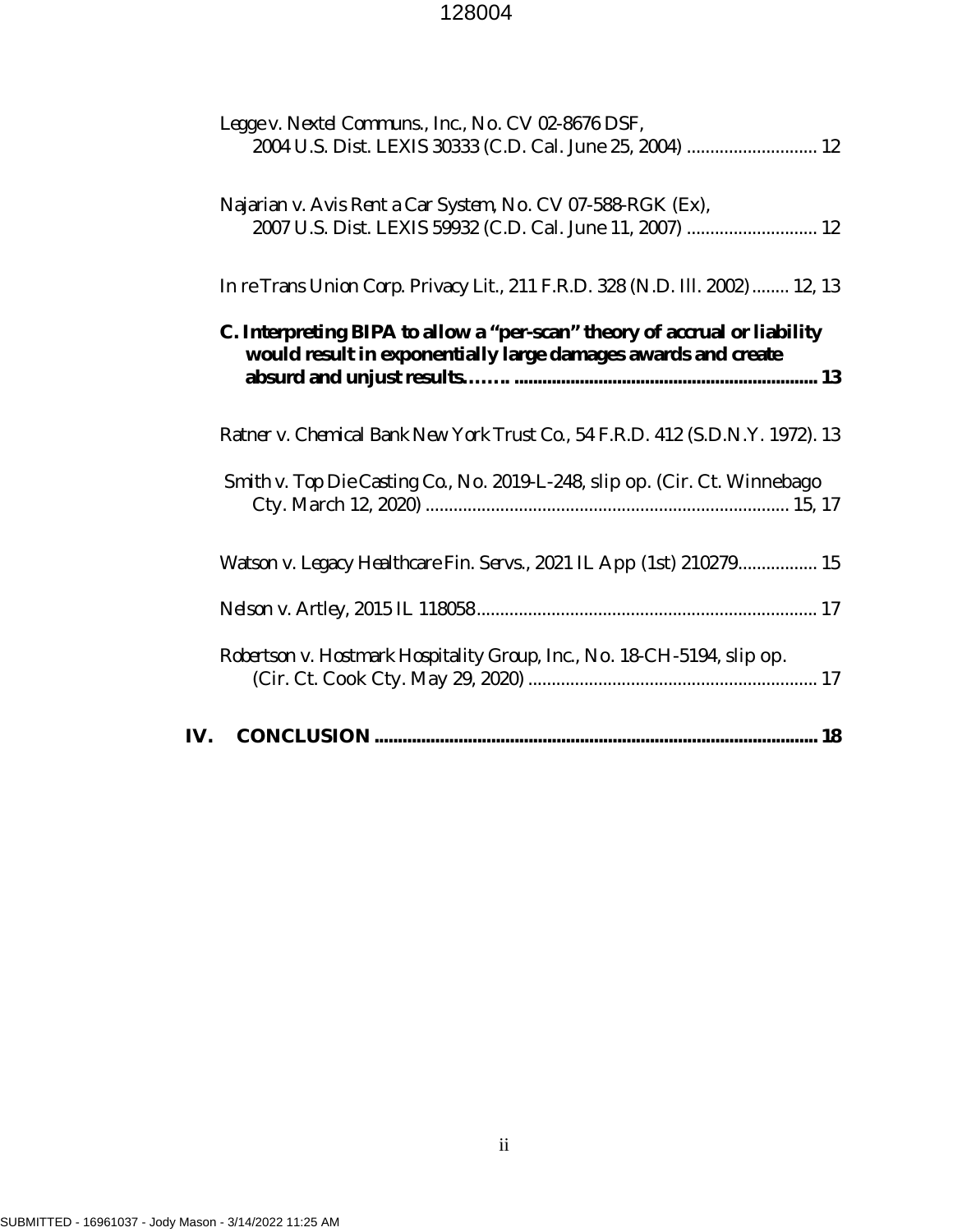#### <span id="page-3-0"></span> $\mathbf{L}$ **IDENTITY AND INTEREST OF AMICUS CURIAE[1](#page-3-3)**

<span id="page-3-1"></span>The Illinois Manufacturers' Association ("IMA"), the National Association of Manufacturers ("NAM"), the Illinois Health and Hospital Association ("IHA"), the Illinois Retail Merchants Association ("IRMA"), the Chemical Industry Council of Illinois ("CICI"), the Illinois Trucking Association ("ITA"), Mid-West Truckers' Association ("MTA"), and the Chicagoland Chamber of Commerce (collectively the "Associations"), trade associations which represent the interests of thousands of Illinois businesses, join together as *amicus curiae* to submit this brief in support of Appellant-Defendant White Castle Systems, Inc. The Associations' members include thousands of Illinois employers providing employment for more than 2.9 million employees. *See* Motion for Leave to File a Brief of *Amicus Curiae* in Support of Defendant-Appellant. These Illinois businesses are justifiably concerned about the prospect that this Court will interpret the Illinois Biometric Information Privacy Act, 740 ILCS 14 *et seq.* ("BIPA"), in such a way that would expose them to liability totaling millions -- if not billions -- of dollars and threaten their very existence.

<span id="page-3-2"></span>This is not hyperbole. The United States District Court for the Northern District of Illinois (the "District Court") acknowledged that an interpretation of BIPA to allow for a "per-scan" theory of accrual and recovery of statutory

<span id="page-3-3"></span><sup>&</sup>lt;sup>1</sup> All parties have consented to the filing of this brief. No party's counsel authored any part of the brief or contributed money that was intended to fund the preparation or submission of this brief.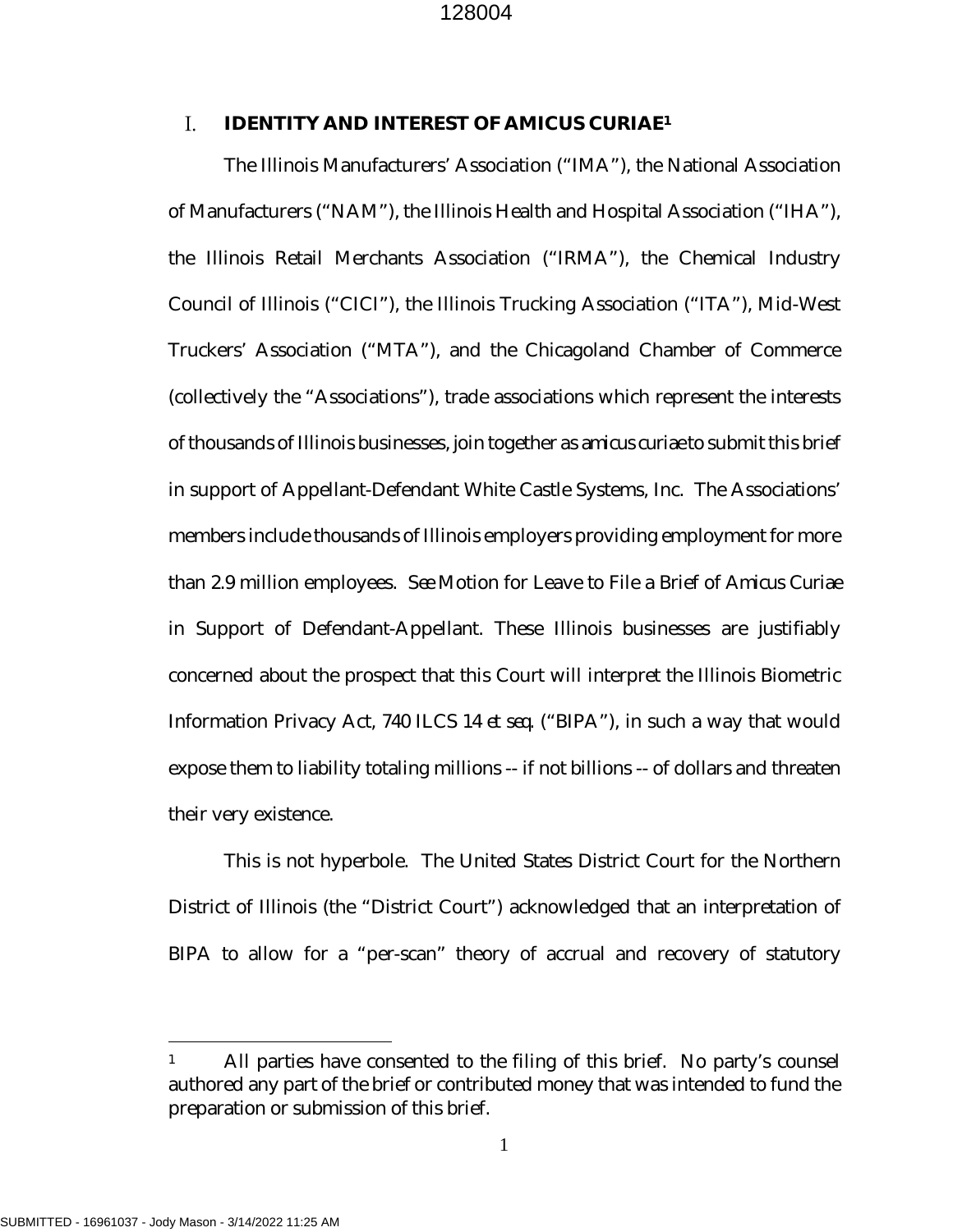liquidated damages on a "per scan" basis could lead to "crippling" damages awards. *See Cothron v. White Castle System, Inc.,* 477 F. Supp. 3d 723, 733 (N.D. Ill. Aug. 7, 2020). Particularly when considered against the backdrop of the unprecedented challenges presented by COVID-19, these types of catastrophic damages would prove to be the death knell for countless Illinois businesses, many of which are already struggling with staffing shortages and financial insecurity caused by the pandemic. In turn, this would have a devastating impact on Illinois employees who could find themselves out of work. This cannot be the result the legislature intended.

The question presented in this matter regarding when claims under Sections 15(b) and 15(d) of BIPA accrue is inextricably linked to BIPA's damages provisions in Section 20 of the Act, which provides that "[a] prevailing party *may recover for each violation*" of BIPA: (1) liquidated damages of \$1,000 or actual damages for a negligent violation of the Act, (2) liquidated damages of \$5,000 or actual damages for an intentional or reckless violation of the Act, (3) reasonable attorneys' fees and cost, and (4) injunctive relief. 735 ILCS 14/20 (emphasis added). However, the statutory interpretation of BIPA advocated by plaintiffappellee Latrina Cothron would lead to the possibility of ruinous liability for Illinois businesses as a result of alleged violations of the statute even where there has been absolutely no assertion by Cothron – or by any other plaintiff in the more than 1,450 BIPA class action lawsuits which have been filed since 2017 -- that her biometric information has been hacked, breached, or compromised, or that she has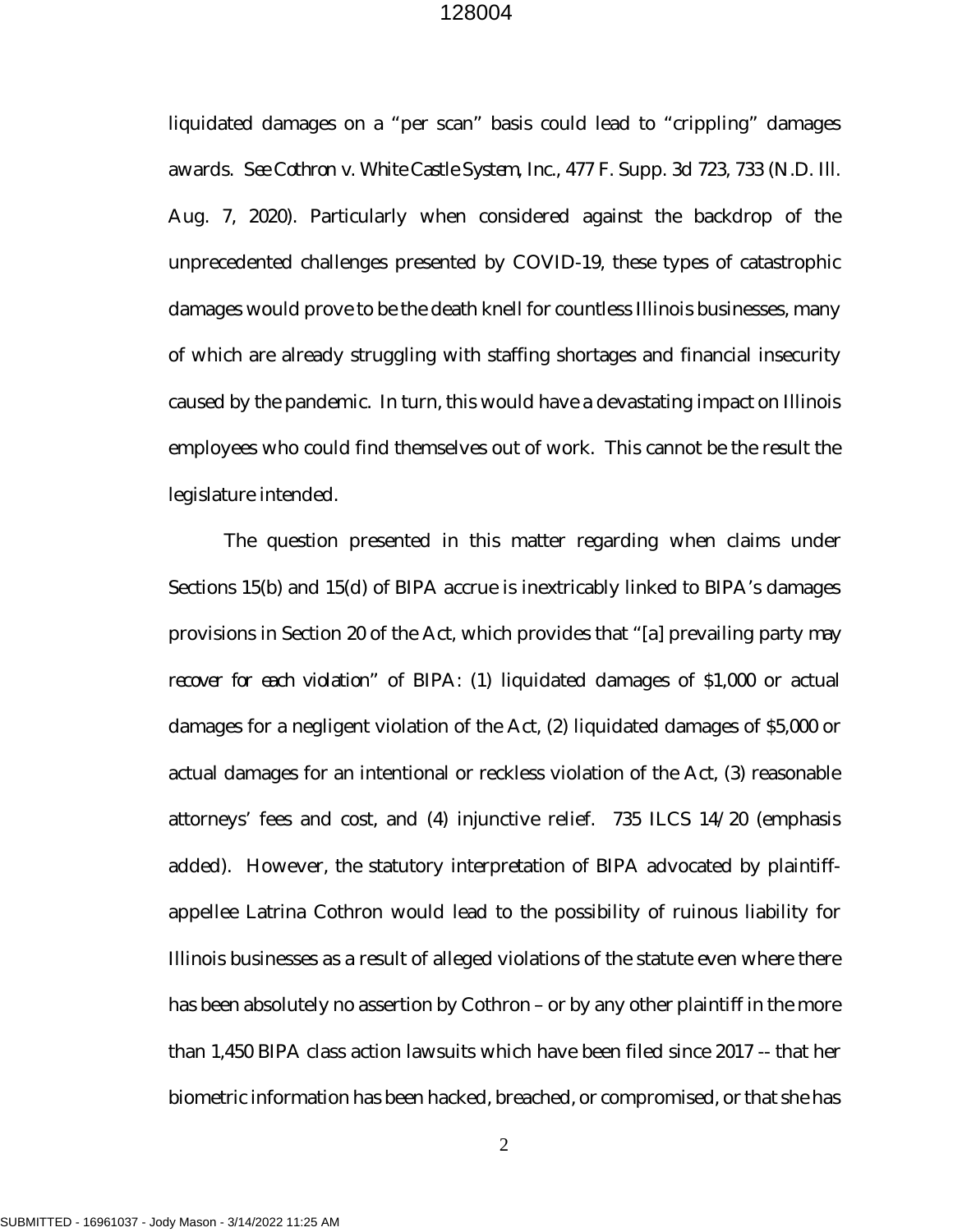suffered any tangible harm. The Associations therefore urge this Court to reject an interpretation of BIPA that would lead to an "absurd" result that was clearly not intended by the Illinois General Assembly.

This case presents important and recurring questions regarding when claims accrue under BIPA, as well as the potential damages that may flow from such accrual. All of the Associations have members that have been and continue to be sued for alleged violations of BIPA even where, like White Castle, they have taken steps to fully comply with the statute. Many of these lawsuits are ongoing, giving the Associations and their members a significant interest in a sensible interpretation of the statute that avoids absurd and unjust results. The Associations are uniquely positioned to inform this Court about how the answer to the questions presented for review will impact Illinois businesses, as well as the potentially devastating consequences of a "per scan" theory of accrual and statutory liquidated damages.

#### <span id="page-5-0"></span> $\Pi$ . **BACKGROUND**

The Associations and their more than 30,000 members, which employ more than 2.9 million individuals in Illinois (approximately half of all workers in the State),<sup>[2](#page-5-1)</sup> have a clear interest in the Court's decision in this matter. Like White Castle, many of the Associations' members use timekeeping systems and other forms of biometric technology that require employees to scan their fingers, hands,

<span id="page-5-1"></span><sup>2</sup> *See* [https://www.bls.gov/oes/2020/may/oes\\_il.htm#31-0000](https://www.bls.gov/oes/2020/may/oes_il.htm#31-0000) (last visited Mar. 2, 2022).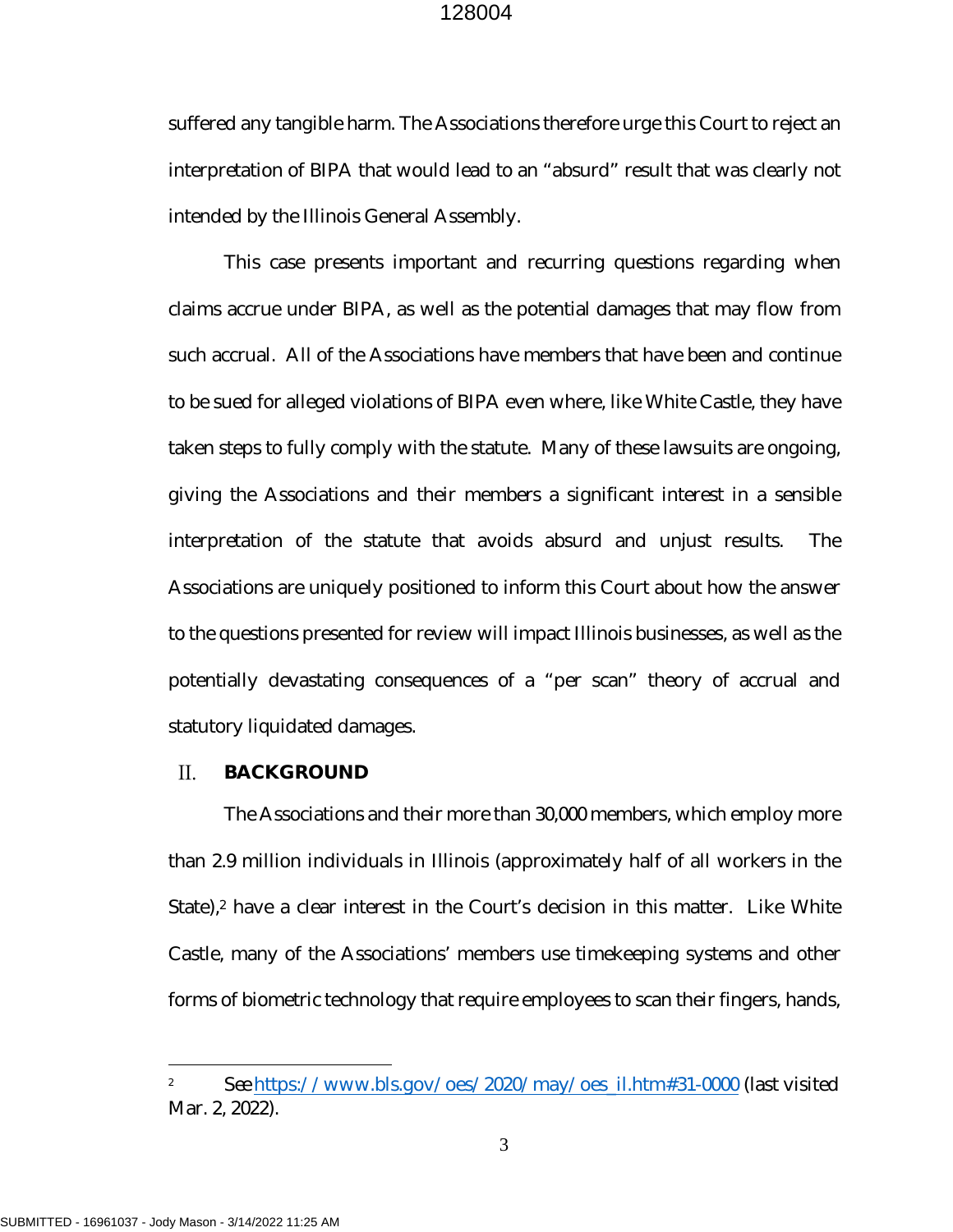or faces to record their hours worked, gain physical access to restricted spaces (including, for example, accessing controlled substances in healthcare settings), and to access computer or point-of-sale systems.[3](#page-6-0) The use of biometric technology provides numerous benefits to both employers and employees. Systems that include biometric functions are more accurate, easier to use, and save users from having to manage and update complicated passwords. Further, biometric technology can prevent "buddy punching" in the workplace, ensure that employees are correctly paid for all hours worked, safeguard confidential personal and health information, protect sensitive business and financial data, reduce retail theft, and prevent unauthorized access to controlled substances in the workplace.

BIPA has created business costs and attendant risks that are disproportionate to the privacy protections it endeavors to provide. For example, in the context of the healthcare industry, represented here by the Illinois Health and Hospital Association, BIPA creates an administrative barrier to tracking, controlling, and overseeing controlled substance utilization through locked medicine cabinets. This not only prevents hospitals from easily deploying state-ofthe-art technology and best practices to prevent drug diversion, it also poses risks

<span id="page-6-0"></span><sup>3</sup> It is important to note that while a majority of BIPA lawsuits have been filed by employees against their current or former employers, primarily with respect to the use of alleged biometric time clocks, within the text of BIPA itself, "employment" is referenced only once. *See* 740 ILCS 14/10 (defining "written release" as "informed written consent or, in the context of employment, a release executed by an employee as a condition of employment").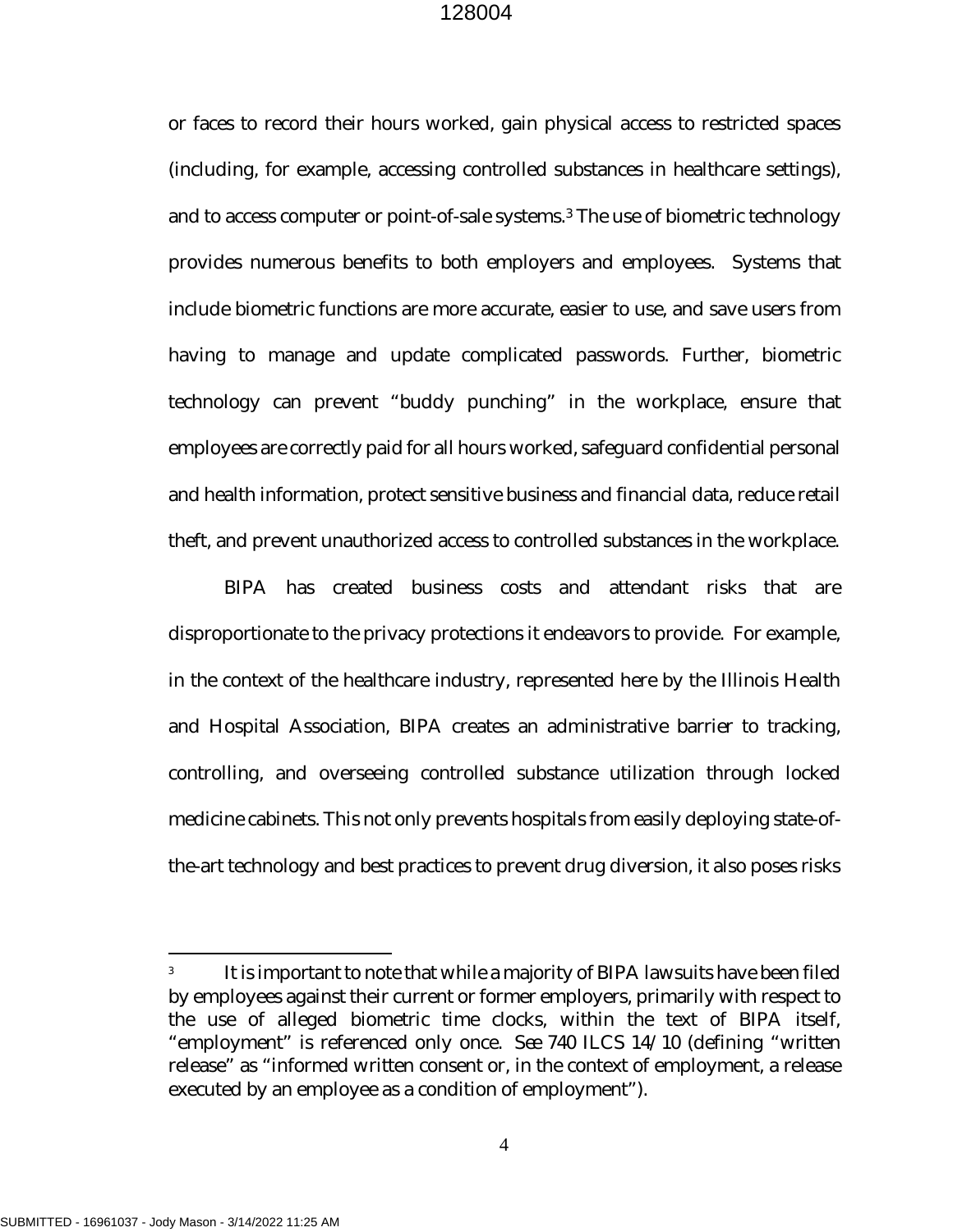to patients, *e.g.,* not being able to provide treatments in a timely manner because the provider cannot access the medication cabinet where they have not provided a biometric consent. These concerns have been exacerbated by the COVID-19 pandemic, both for employers in the healthcare industry and businesses in other sectors. For instance, it has been difficult for Illinois hospitals to quickly onboard staff (including large numbers of temporary employees) and enable them to access medicine cabinets quickly due to BIPA compliance concerns.[4](#page-7-2) The Associations have found that, by and large, when their members have become aware of the BIPA's statutory requirements, they have taken prompt, reasonable steps to ensure compliance and safeguard biometric data by either obtaining knowing and voluntary employee consent to the collection of their alleged biometric information, using time clocks that require consent to be given on the device itself, or discontinuing use of biometric technology altogether, thereby achieving the "preventative and deterrent purposes" of the BIPA. *See Rosenbach v. Six Flags Ent. Corp.,* 2019 IL 123186, ¶ 37. However, like White Castle, even when employers

<span id="page-7-2"></span><span id="page-7-1"></span><span id="page-7-0"></span><sup>&</sup>lt;sup>4</sup> The recent decision of the Illinois Appellate Court for the First Judicial District in *Mosby v. Ingalls Mem. Hosp., et al.,* 2022 IL App (1st) 200822, in which the Appellate Court held that a hospital's use of finger-scanning technology to secure medication lockers does not fall within BIPA's healthcare exclusion for "information collected, used, or stored for healthcare treatment, payment, or operations under the federal Health Insurance Portability and Accountability Act of 1996," will only make it more difficult for healthcare providers to provide highquality patient care and prevent improper access to or diversion of controlled substances.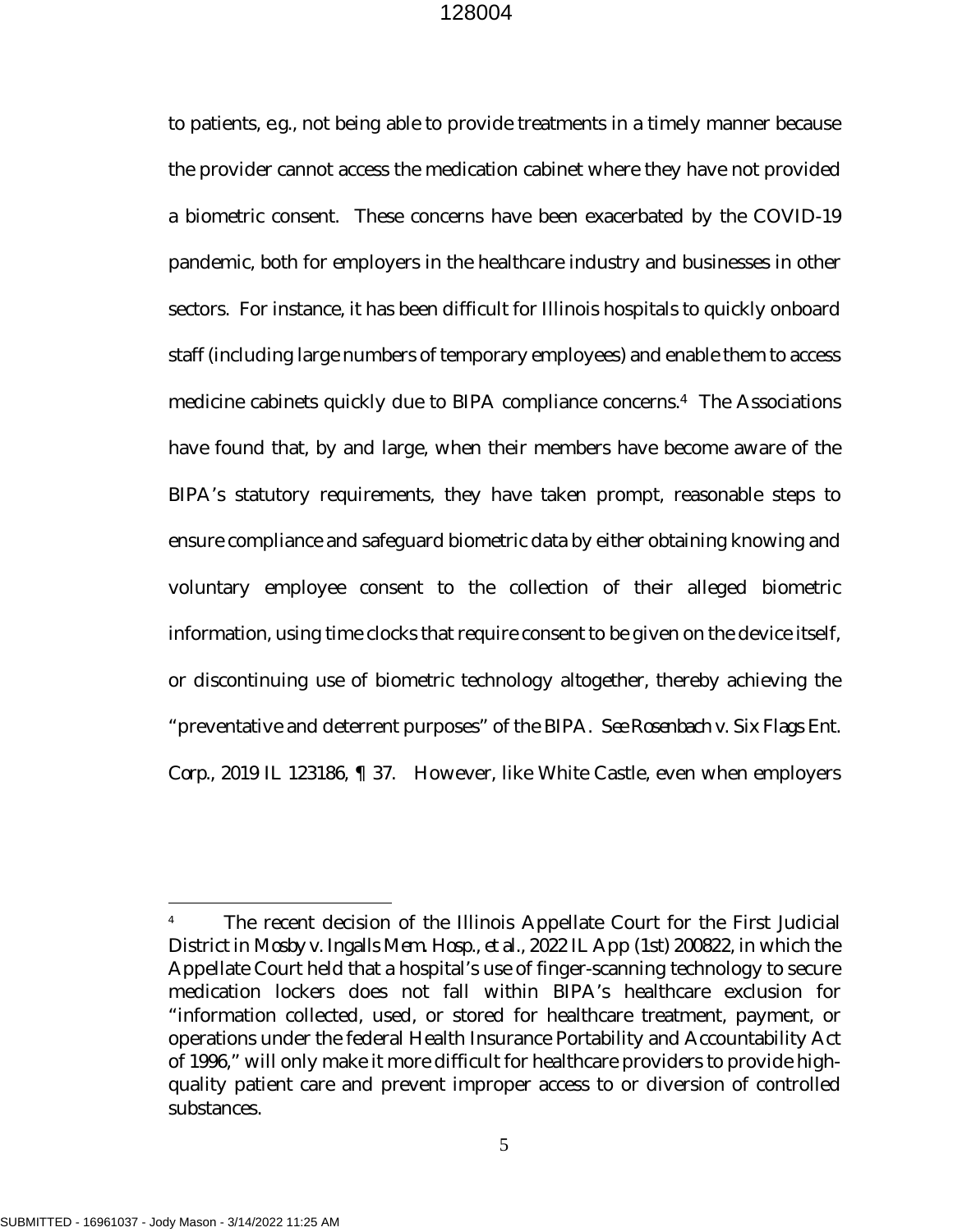have taken such reasonable steps to ensure such compliance, they are still being forced to defend against hundreds of BIPA class action lawsuits.

<span id="page-8-0"></span>At issue before this Court is whether claims under Section 15(b) and 15(d) of BIPA "accrue each time a private entity scans a person's biometric identifier and each time a private entity transmits such a scan to a third party, respectively, or only upon the first scan and first transmission." *Cothron v. White Castle System,* 20 F.4th 1156, 1165 (7th Cir. 2021). The ramifications of this Court's decision reverberate well beyond the narrow interests of the individual parties in this case. Currently, Illinois businesses are facing a deluge of BIPA litigation. In fact, more than 1,450 putative class action lawsuits alleging violations of BIPA have been filed in state and federal courts since 2017, with approximately 700 of those cases currently pending. Many of those lawsuits have been filed by former employees whose alleged biometric data was permanently deleted and destroyed when their employment ended, thereby eliminating the possibility that such data could be the subject of a data breach or misuse by a bad actor. Moreover, upon information and belief, in the 14 years since the BIPA was enacted, there has not been a single case in which the plaintiff has alleged that biometric data was compromised or misused, or that a plaintiff was the subject of identity theft as a result of a security breach involving his or her biometric identifiers or biometric information. Thus,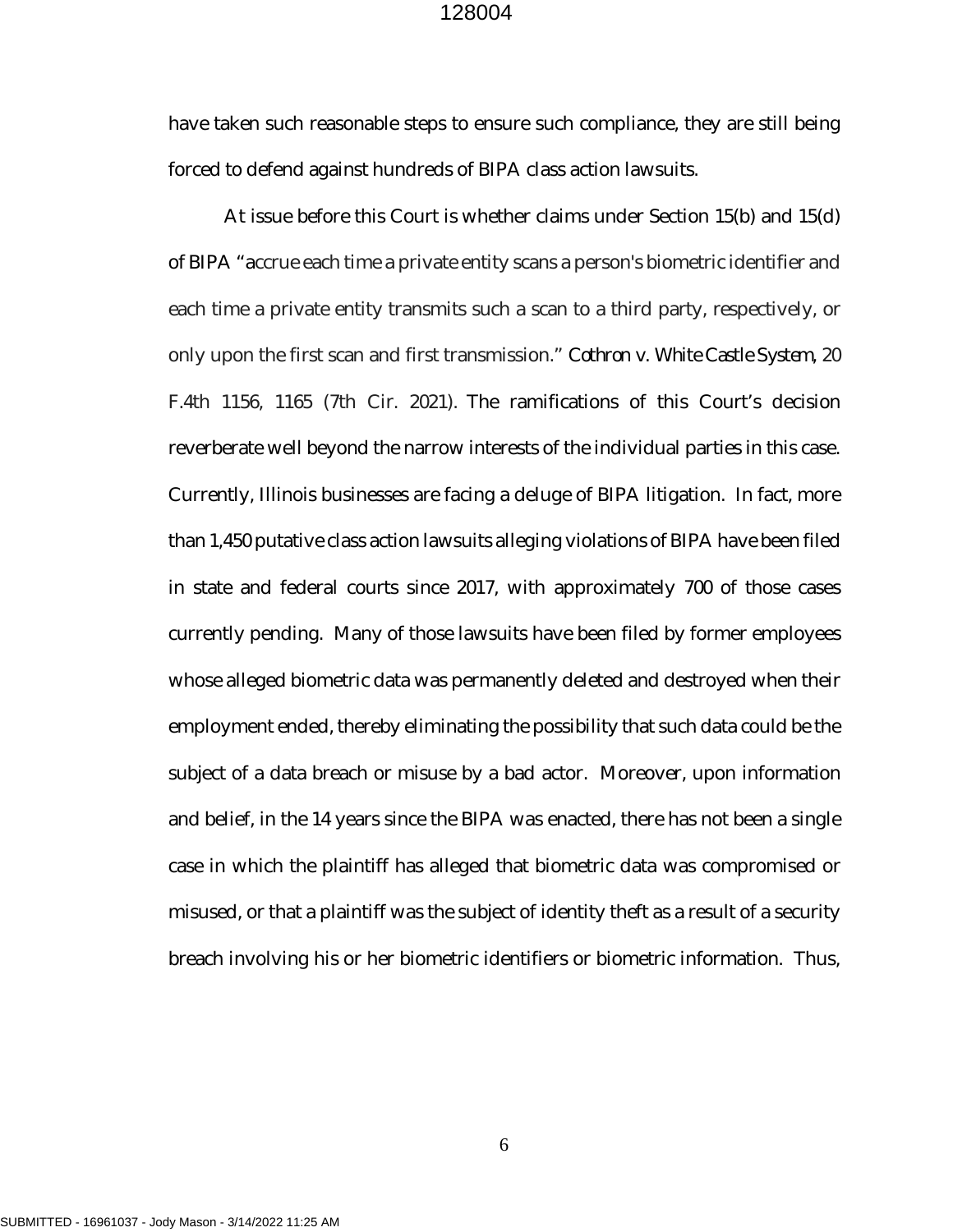the purpose of BIPA, to encourage the responsible use and handling of biometric data to prevent identity theft, has largely been accomplished.[5](#page-9-0)

Despite the fact that not a single plaintiff has alleged any actual harm as a result of misuse, theft or misappropriation of his or her data, BIPA settlements to date have been eye-popping due to the sheer number of individuals involved and plaintiffs' attorneys' fees and costs. In fact, as we have seen, the primary beneficiaries of these settlements are plaintiffs' counsel, who routinely seek between 30 and 40 percent of the total settlement amount as attorneys' fees. In fact, based upon publicly available data, the Associations believe that the attorneys' fees awarded to plaintiffs' attorneys as a result of BIPA settlements to date exceed \$191 million. By comparison, the average payment to individual class members has been \$877. Even the named plaintiffs in those settlements have only received average incentive award payments of just over \$7,300. Such a wide gulf between individual relief and shocking fee awards demonstrates that BIPA litigation is no more than a windfall for the plaintiffs' bar, who file copycat complaints and then reap significant financial gains even where there has been no tangible harm alleged and, instead only a purported violation based upon a

<span id="page-9-0"></span><sup>5</sup> In the event that an individual's biometric data is ever actually compromised or misused, there are mechanisms in BIPA to redress any attendant harm. First, an individual can bring a claim under Section 15(e) of BIPA, which requires entities in possession of biometric identifiers or biometric information to reasonably safeguard such data. 735 ILCS 14/15(e). Second, an individual can seek actual damages under Section 20 of BIPA.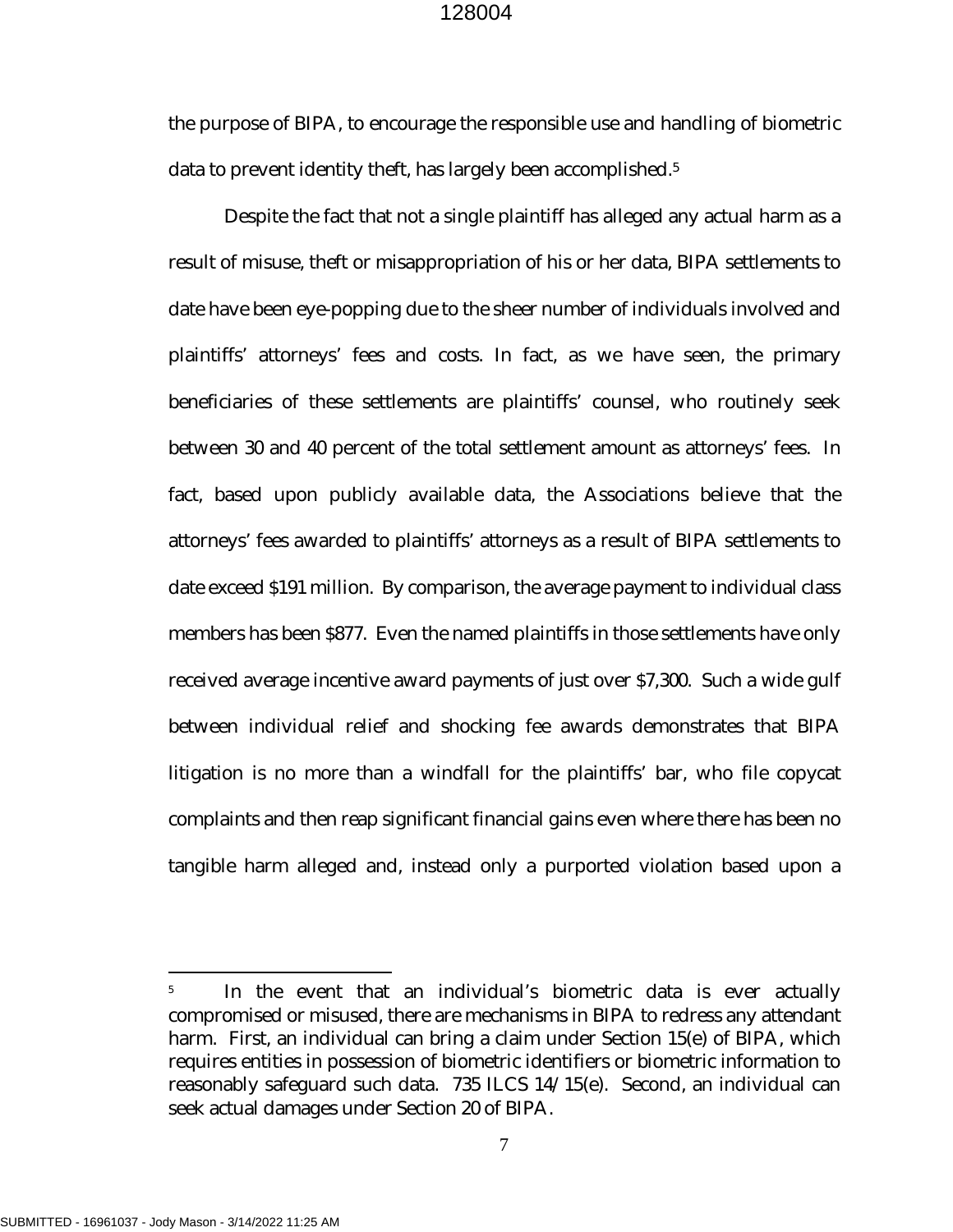hypothetical future risk to an individual's privacy rights, which has never come to fruition.

#### <span id="page-10-0"></span> $III.$ **ARGUMENT**

#### <span id="page-10-2"></span><span id="page-10-1"></span>**A. BIPA IS A REMEDIAL STATUTE.**

Illinois enacted BIPA in 2008 to address emerging biometric technology. At the time BIPA was enacted, the General Assembly acknowledged that "[t]he full ramifications of biometric technology are not fully known," and sought to regulate the "collection, use, safeguarding, handling, storage, retention, and destruction of biometric identifiers and biometric information." 735 ILCS 14/5(f), (g). BIPA does not seek to bar or discourage companies from using biometric technology. Rather, as this Court noted, the General Assembly tried "to head off…problems *before* they occur" by "imposing safeguards to ensure that individuals' and customers' privacy rights in their biometric identifiers and biometric information and properly honored and protected *to begin with, before they are or can be compromised." Rosenbach,* 2019 IL 123186, at ¶ 36 (emphasis added); *see also Bryant v. Compass Grp. USA, Inc.,* 958 F.3d 617, 626 (7th Cir. 2020) ("The text of the statute demonstrates that its purpose is to ensure that consumers understand, *before* providing their biometric data, how that information will be used, who will have access to it, and for how long it will be retained") (emphasis added). Thus, the operative period of time is "before." In fact, the word "before" appears in this Court's decision in *Rosenbach* six times. This is because "[w]hen a private entity fails to adhere to the statutory procedures [in BIPA]….the right of the individual to maintain [his or]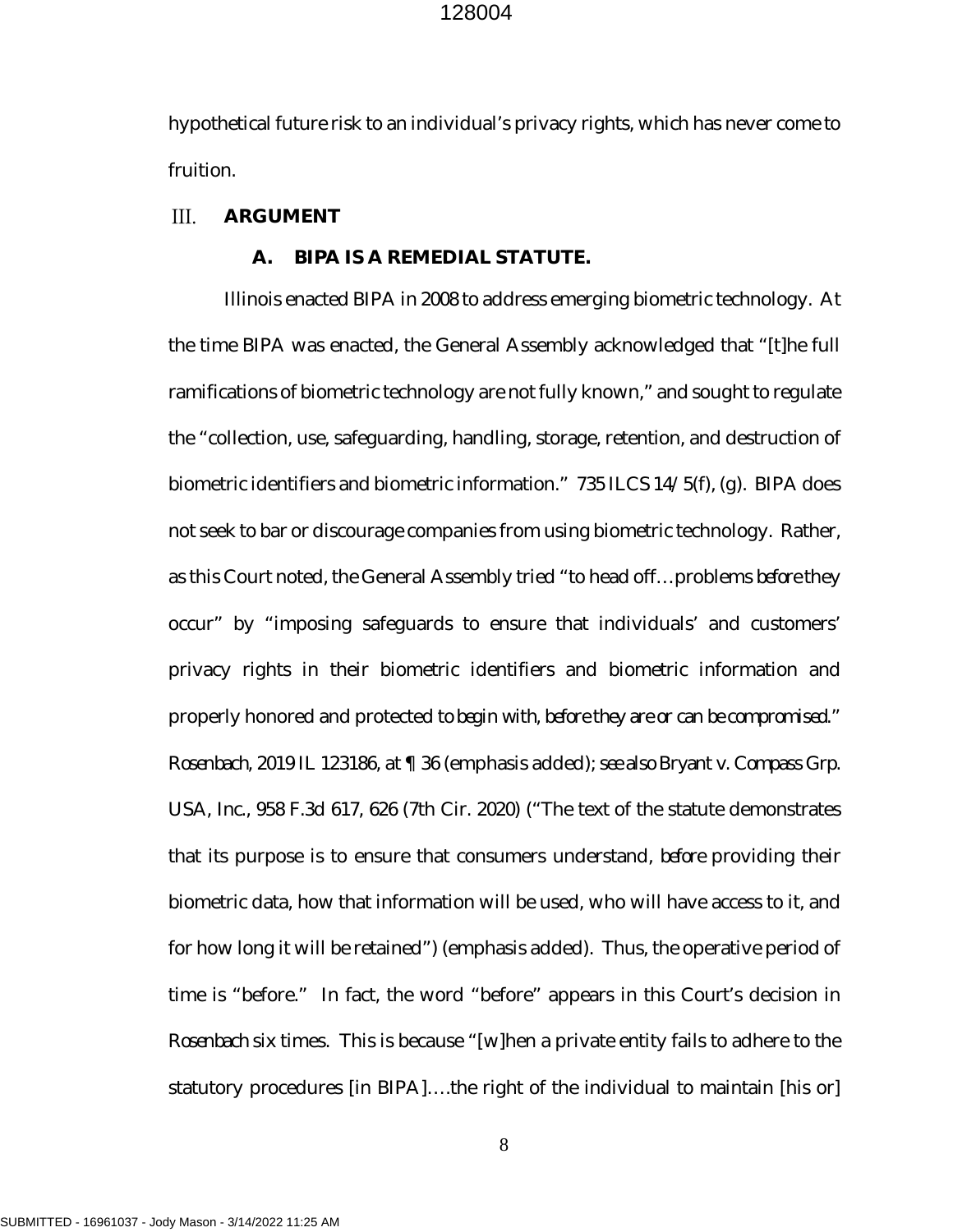her biometric privacy vanishes into thin air" and "[t]he precise harm the Illinois legislature sought to prevent is then realized." *Rosenbach,* 2019 IL 123186, at ¶ 34. At that time, this Court has held that an individual is "aggrieved" under BIPA and can maintain a private right of action under Section 20 of the Act. *Id.*

<span id="page-11-2"></span>This Court has consistently instructed that a statute should be read as a whole and not in isolation. *Lakewood Nursing & Rehab. Ctr., LLC v. Department of Public Health*, 2019 IL 124019, at ¶ 17 ("Because the statute is viewed as a whole, words and phrases must be construed in light of other relevant statutory provisions and not in isolation."). It therefore stands to reason that just like there is only one period of time "before" an individual is aggrieved by an alleged violation of BIPA, there can only be one "after." This is true because once an individual loses the right to maintain control of his or her privacy interest, it can never be regained. *See Fox v. Dakkota Integrated Sys., LLC,* 980 F.3d 1146, 1155 (7th Cir. 2020) (noting that "once compromised," biometric information is "compromised forever"). For this reason, claims under BIPA can only accrue once, upon either the first use of biometric technology or the first transmission of biometric data.

<span id="page-11-1"></span><span id="page-11-0"></span>The General Assembly did not intend for BIPA to be punitive. Rather, BIPA is remedial in nature, intended to provide incentives for entities "to conform to the law and prevent problems before they occur and cannot be undone." *Rosenbach,*  2019 IL 123186, at ¶ 37; *see also Burlinski v. Top Golf USA Inc.,* 2020 U.S. Dist. LEXIS 161371, at \*21 (N.D. Ill. Sept. 3, 2020) (noting that BIPA is remedial in nature and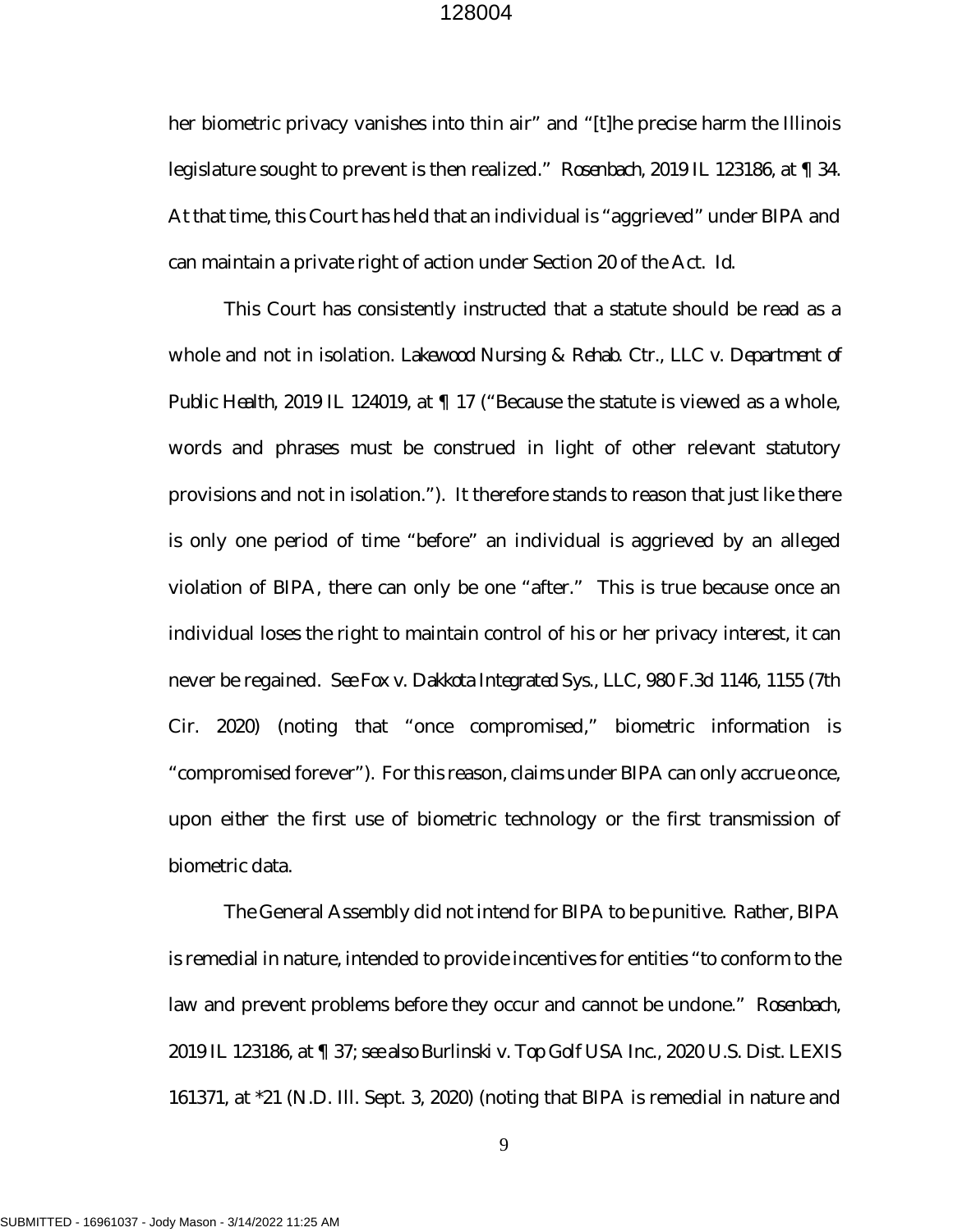the goal of the statute "is to set up a regulatory framework to protect biometric privacy"), *citing Meegan v. NFI Indus., Inc.,* 2020 U.S. Dist. LEXIS 99131, at \*4 (N.D. Ill. June 4, 2020) (describing BIPA as "a remedial statute"). The District Court's decision in this case -- in which it speculated that the legislature may have "sought to impose harsh sanctions on Illinois businesses" and held that it was not "the role of a court – particularly a federal court" to "avoid a construction [of the statute] that may penalize violations severely" -- is contrary to the purpose of the statute articulated by this Court in *Rosenbach,* namely, to encourage compliance and prevent the "compromise[] or misuse[]" of biometric data*.* 

# <span id="page-12-0"></span>**B. THE REMEDIAL PURPOSE OF BIPA IS REALIZED BY ALLOWING A PRIVATE RIGHT OF ACTION AND AVAILABILITY OF INJUNCTIVE RELIEF.**

The private right of action under BIPA sets it apart from any other biometric privacy statute in the country. If the goal of the statute is prevention and deterrence, that goal is achieved by allowing individuals to bring claims seeking injunctive relief, as well as attorneys' fees and costs incurred in obtaining such relief. This would have the effect of preventing the very harm BIPA was intended to prevent from being realized and is consistent with this Court's ruling in *Rosenbach.* 2019 IL 123186**,** at ¶ 37 ("To require individuals to wait until they have sustained some compensable injury beyond violation of their statutory rights before they may seek recourse . . .would be completely antithetical to the Act's preventative and deterrent purposes."). Indeed, the threat of litigation alone has proven effective in incentivizing Illinois businesses to comply with the statute.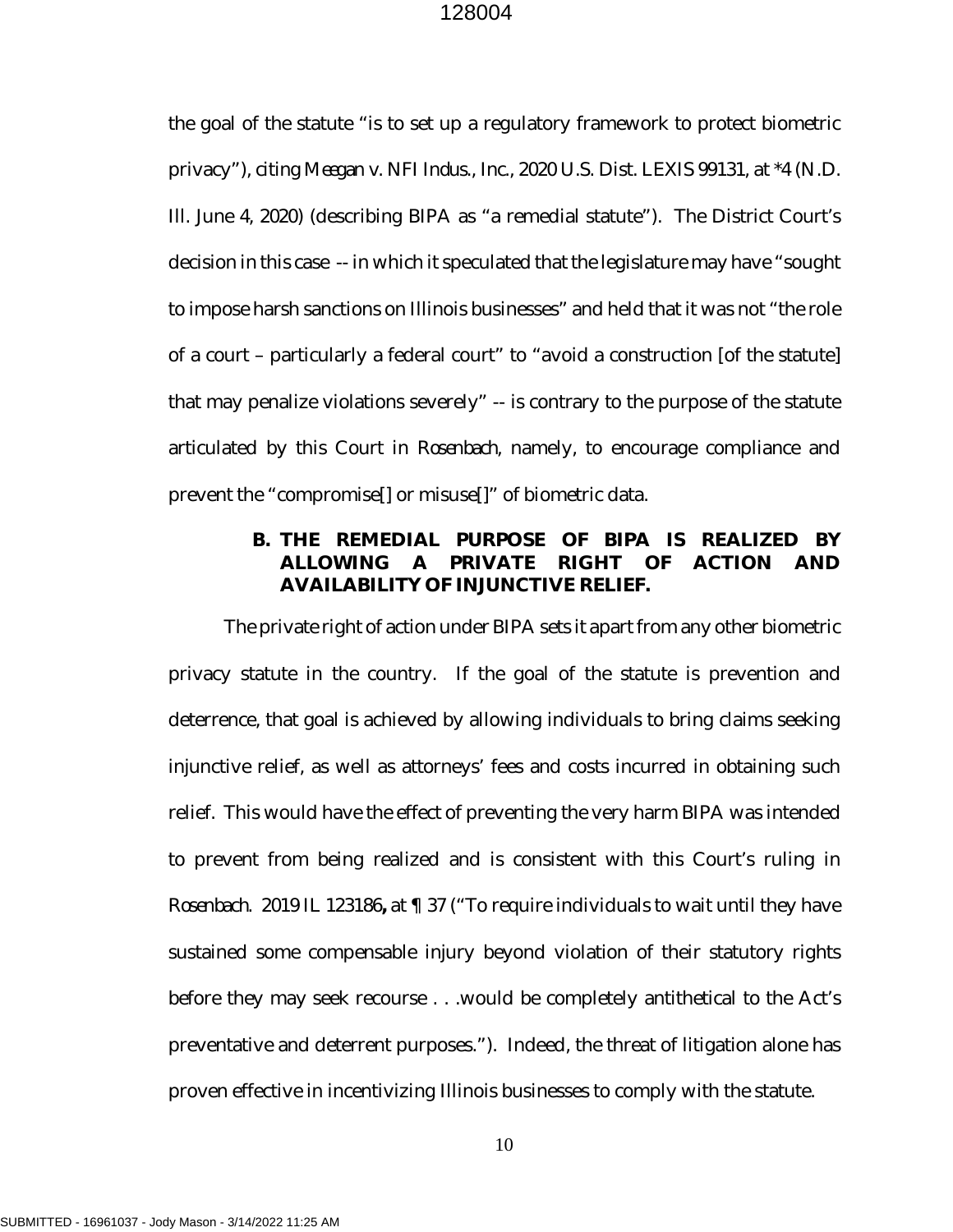<span id="page-13-0"></span>As discussed above, BIPA was enacted not to bar use of biometrics, but to ensure that individuals are provided notice and the opportunity to provide informed consent before their biometric data is collected. *See Bryant,* 958 F.3d at 626 (noting that "the informed-consent regime laid out in section 15(b) is the heart of BIPA"). The legislature recognized that biometrics provide the promise of "streamlined financial transactions and security screenings." 740 ILCS 14/5. In the context of time clocks, a typical employee could use the clock four times a day or more if scanning in and out at the beginning and end of the day, and for meals and other breaks. If biometric technology is used for computer access or access to a secured location on a jobsite, the number of scans a day could be significantly higher. In light of this reality, the legislature could not have intended each scan to be a separate violation of the statute. The only reasonable interpretation of a law focused on ensuring notice and consent is that a violation occurs when biometric identifiers or biometric information is first collected or obtained. "In determining legislative intent, a court may consider not only the language of the statute but also the reason and necessity for the law, the problems sought to be remedied, the purpose to be achieved, and the consequences of construing the statute one way or another." *Lakewood Nursing & Rehab. Ctr., LLC*, 2019 IL 124019, at ¶ 17.

<span id="page-13-1"></span>In light of the remedial purposes of BIPA, any damages resulting from alleged violations of the statute should encourage compliance, but not be punitive in nature. *See Rosenbach,* 2019 IL 123186**,** at ¶ 37 (noting that the damages scheme under BIPA was intended to incentivize entities "to conform to the law and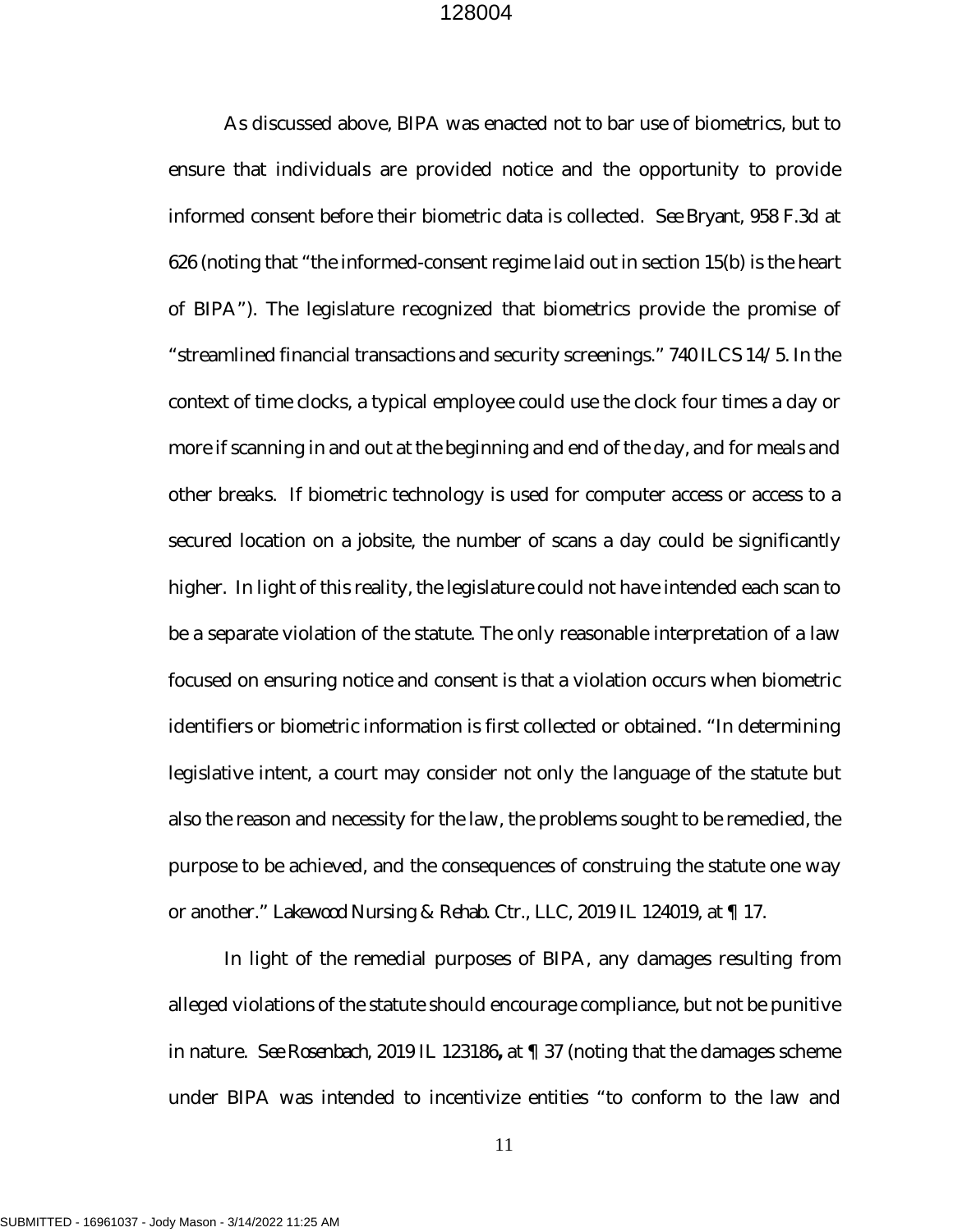<span id="page-14-4"></span><span id="page-14-3"></span><span id="page-14-2"></span><span id="page-14-1"></span><span id="page-14-0"></span>prevent problems before they occur and cannot be undone"). Courts have expressed concern about the consequence of easily multiplied statutory damages in the absence of any showing of actual harm. *Klay v. Humana, Inc.*, 382 F.3d 1241, 1271 (11th Cir. 2004) ("here defendants are being sued for statutory damages for unintentional acts under a strict liability standard, however, courts take a harder look at whether a defendant deserves to be subject to potentially immense liability"); *Azoiani v. Love's Travel Stops & Country Stores, Inc.*, No. EDCV 07-90 ODW (OPx), 2007 U.S. Dist. LEXIS 96159, at \*13 (C.D. Cal. Dec. 18, 2007) (refusing to certify proposed class where "Plaintiff 'does not seek to quantify or recover actual damages in this case'" and "the statutory recovery of \$ 100 to \$ 1000 per violation would result in a class recovery between \$ 423 million and \$ 4 billion"); *Najarian v. Avis Rent a Car System*, No. CV 07-588-RGK (Ex), 2007 U.S. Dist. LEXIS 59932, at \*14 (C.D. Cal. June 11, 2007) ("potential statutory damages would be particularly excessive here, since Plaintiff alleges no actual injury on behalf of himself or any Class Member, admits he has suffered no actual damages, and expert analysis shows that it is impossible for there to be any injury"); *Legge v. Nextel Communs., Inc.*, No. CV 02-8676 DSF (VBKx), 2004 U.S. Dist. LEXIS 30333, at \*54 (C.D. Cal. June 25, 2004) ("Financial impact on a defendant, while not grounds to deny a motion [for class certification], is certainly a consideration 'when based on a disproportionality of a damage award that has little relation to the harm actually suffered by the class, and on the due process concerns attended upon such an impact'"); *In re Trans Union Corp. Privacy Litigation*, 211 F.R.D. 328, 351 (N.D. Ill.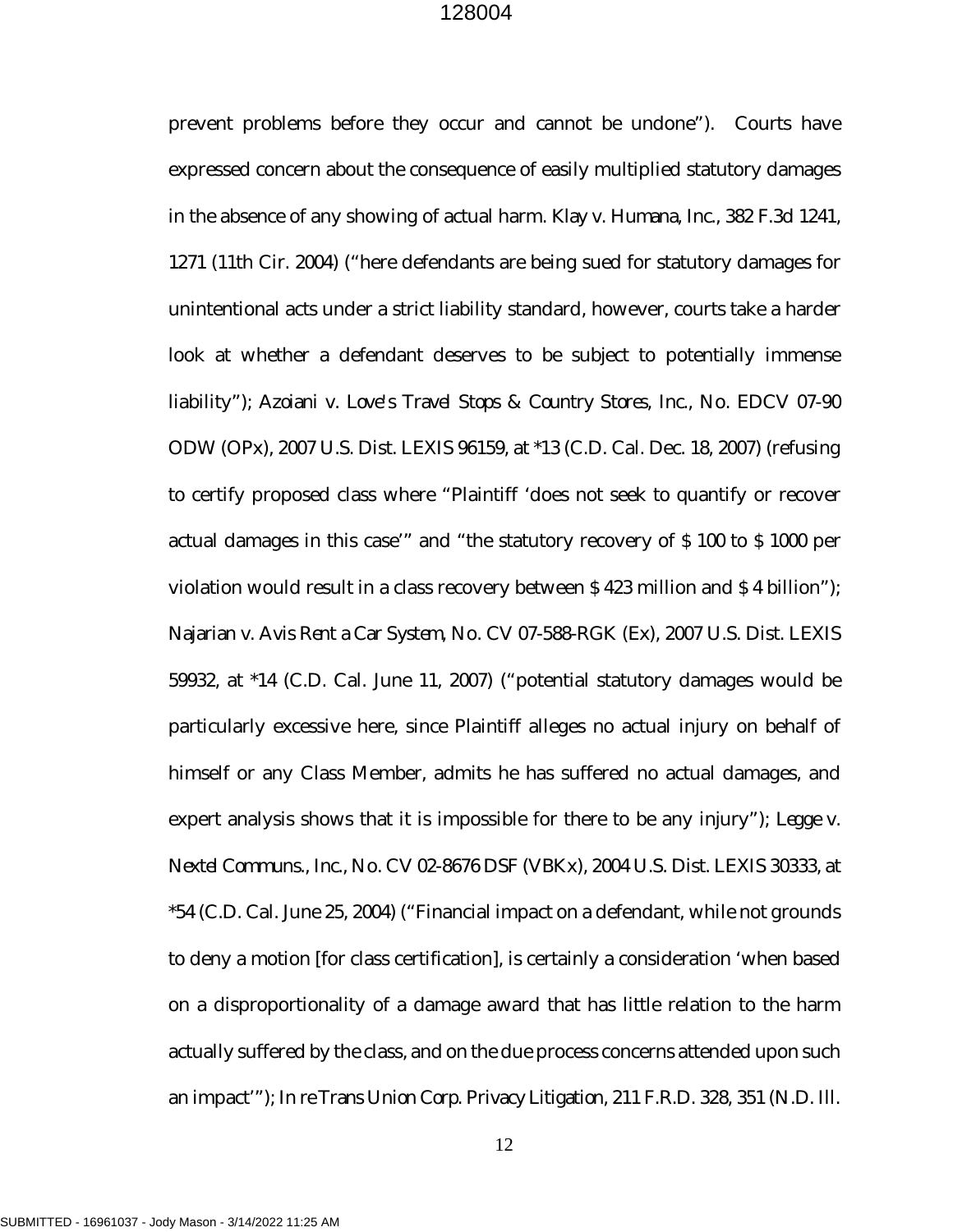<span id="page-15-1"></span>2002) ("consideration of the financial impact is proper when based on the disproportionality of a damage award that has little relation to the harm actually suffered by the class, and on the due process concerns attended upon such an impact"); *Ratner v. Chemical Bank New York Trust Co.*, 54 F.R.D. 412, 416 (S.D.N.Y. 1972) ("the proposed recovery of \$100 each for some 130,000 class members would be a horrendous, possibly annihilating punishment, unrelated to any damage to the purported class or to any benefit to defendant, for what is at most a technical and debatable violation of the Truth in Lending Act").

# <span id="page-15-0"></span>**C. INTERPRETING BIPA TO ALLOW A "PER-SCAN" THEORY OF ACCRUAL OR LIABILITY WOULD RESULT IN EXPONENTIALLY LARGE DAMAGES AWARDS AND CREATE ABSURD AND UNJUST RESULTS.**

An interpretation of BIPA which allows for a "per-scan" theory of accrual or liability would lead to absurd and unjust results that could bankrupt Illinois businesses and cause thousands of Illinois employees to be unemployed. It would also be antithetical to the purpose of the statute, which is to promote the adoption of commonsense data privacy practices, which in turn will minimize the risk that biometric information could be improperly accessed or used. In fact, a "per-scan" interpretation of accrual and recovery would incentivize employees to *avoid* taking any actions which would encourage compliance, instead continuing to repeatedly use biometric technology with the goal of maximizing a potential award of statutory liquidated damages.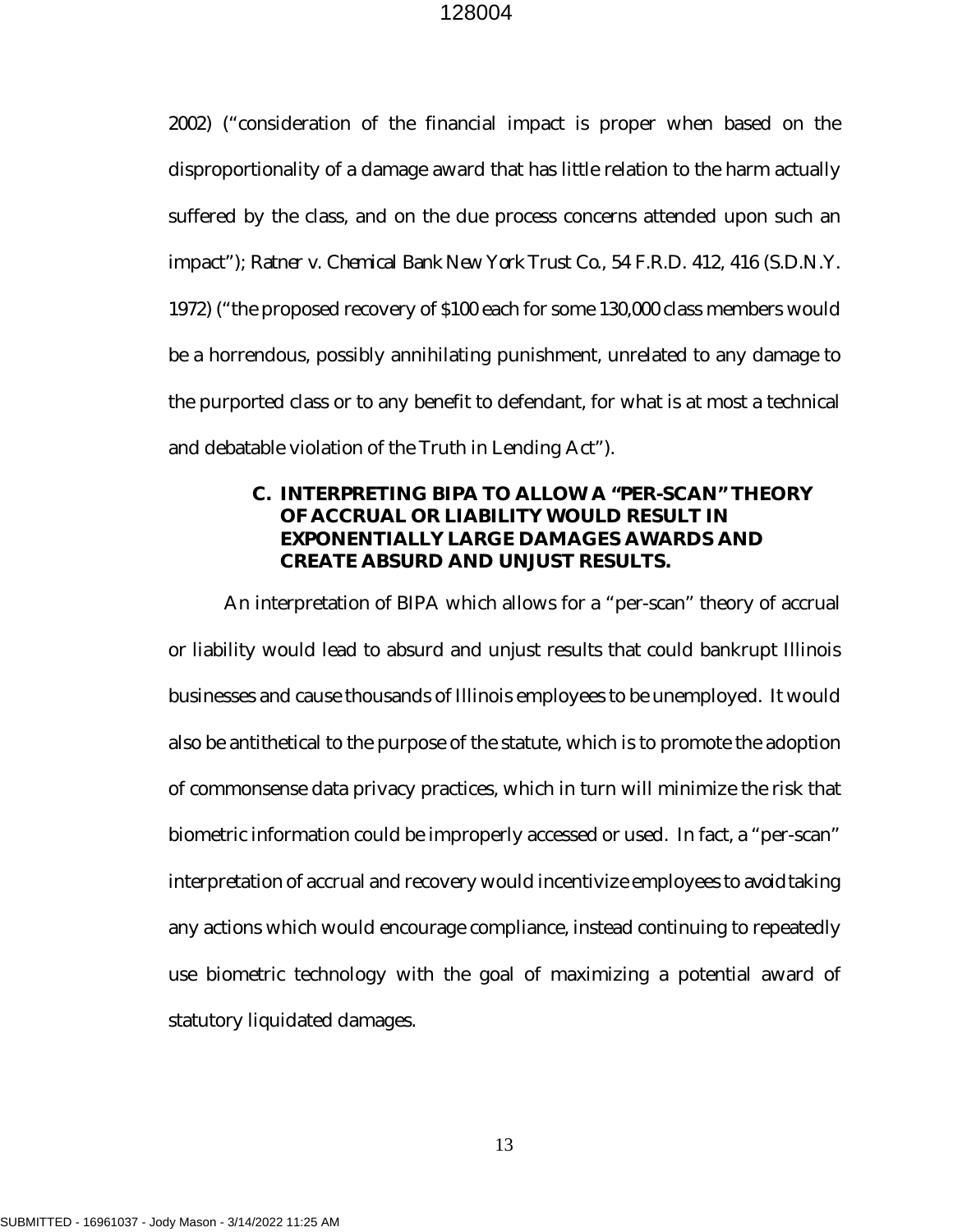Under a "per-scan" interpretation of BIPA, even small businesses could face ruinous, multi-million-dollar liability. Because the longest potential statute of limitations for claims under BIPA is five years, employers with high rates of employee turnover face the prospect of devastating damages awards. Turnover tends to be particularly high among hourly workers, who are most likely to use a biometric time clock. In fact, employers in the retail industry in Illinois (which accounts for approximately twenty percent of the State's workforce), had average annual turnover rates of 58 percent pre-pandemic. In 2020, that number jumped to 68 percent. If BIPA is interpreted to mean that a new claim accrues with each scan of a finger (or hand, face, retina, etc.) and that each scan is a separate "violation" of the Act for which statutory liquidated damages may be awarded, the damages imposed on Illinois businesses would unquestionably be absurd and unjust. This could not have been what the legislature intended. *See Lakewood Nursing & Rehab. Ctr., LLC*, 2019 IL 124019, at ¶ 17 ("we must presume that the legislature did not intend to enact a statute that leads to absurdity, inconvenience, or injustice.").

<span id="page-16-0"></span>Even if, as the District Court posited, the threat of "substantial potential liability" is "one of the principal means the Illinois legislature adopted to achieve BIPA's objectives of protecting biometric information," a threat of potential damages in the amount of \$1,000 per person, plus attorneys' fees and costs, is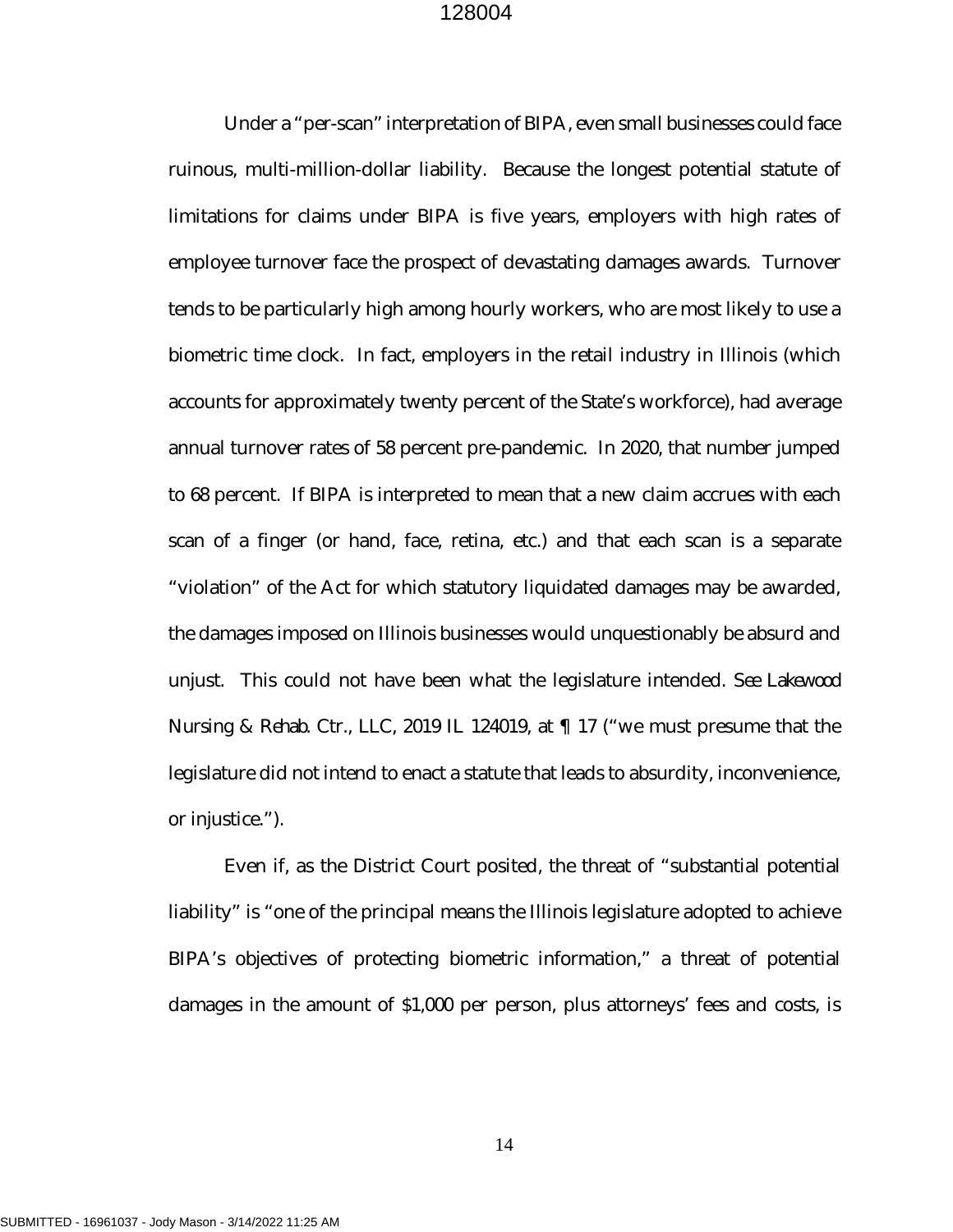substantial and more than sufficient<sup>[6](#page-17-2)</sup> to ensure compliance with the statute.<sup>[7](#page-17-3)</sup> If an employee scans his or her finger (or hand, face, retina, etc.) on a time clock four times per day -- once at the beginning and end of each day, and again to "clockin" and "clock-out" for one break -- over the course of a year, a single employee would have scanned 1,000 times.<sup>[8](#page-17-4)</sup> If a new claim accrues each time the employee scans his or her finger (or hand, face, retina, etc.) on the system, and the employee can recover a separate award of statutory liquidated damages for each scan, the potential damages for a single employee over the course of a year would total \$1 million, which is more than 17 times the average annual earnings for Illinois employees.[9](#page-17-5) *See Smith v. Top Die Casting Co.,* No. 2019-L-248, slip op. at 3 (Cir. Ct. Winnebago Cty. March 12, 2020) (noting that a potential award of \$1,000,000 per employee in a year's time "would appear to be contrary to  $14/5$  (b) and (g) – Legislative findings; intent [of BIPA]" and "contrary to how these time clocks

<span id="page-17-2"></span><span id="page-17-0"></span>Even an award of \$1,000 per person has the potential to financially cripple businesses, particularly those with high turnover rates and/or a large number of employees.

<span id="page-17-3"></span><span id="page-17-1"></span>The Associations do not concede that each individual who proves a violation of BIPA is automatically entitled to damages of \$1,000. As the Illinois Appellate Court for the First Judicial District recently noted in *Watson v. Legacy Healthcare Fin. Servs.,* 2021 IL App (1st) 210279, at fn. 4, "[BIPA] introduces a list of possible damages with the statement that this list constitutes what a 'prevailing party *may* recover.'" (Emphasis in original.) Such damages are discretionary and not guaranteed even if a violation is established.

<span id="page-17-4"></span><sup>&</sup>lt;sup>8</sup> This assumes 5 days of work per week and 50 weeks of work per year.

<span id="page-17-5"></span><sup>9</sup> *See* U.S. Bureau of Labor Statistics, May 2020 State Occupational Employment and Wage Estimates for Illinois, at [https://www.bls.gov/oes/2020/may/oes\\_il.htm#31-0000](https://www.bls.gov/oes/2020/may/oes_il.htm#31-0000) (last visited March 2, 2022).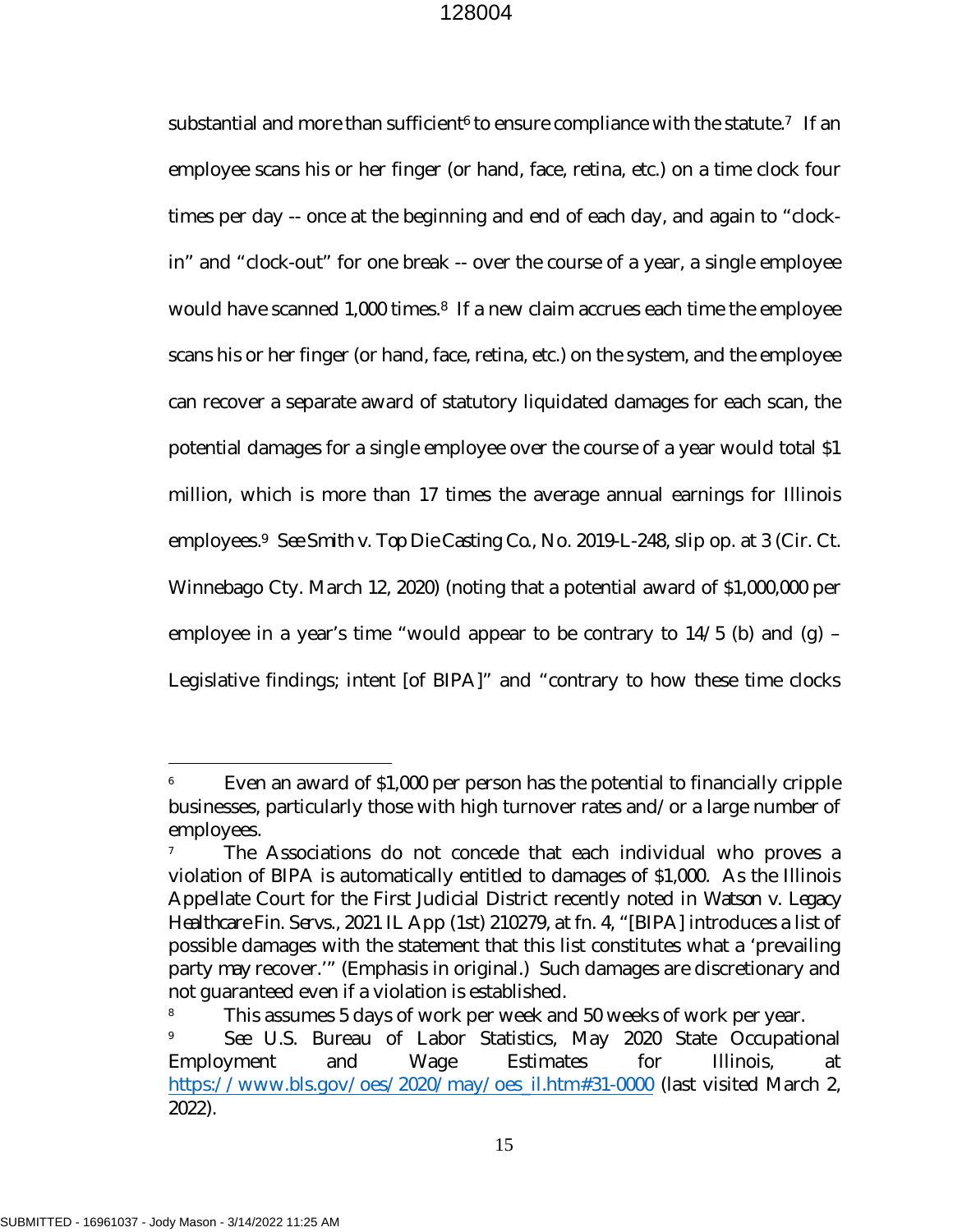purportedly work"). Under a possible five-year statute of limitations, the damages for that same employee would total \$5 million. Under such a "per-scan" interpretation, a small business of 50 employees which has a turnover rate of 30 percent annually would employ a total of 110 people over a five year period.[10](#page-18-0) If each of the company's current and former employees were to recover \$1,000 in statutory liquidated damages, that would lead to a potential award of statutory liquidated damages in the amount of \$110,000, plus attorneys' fees and costs, a substantial sum for a small business. However, if this Court were to adopt a "perscan" theory of accrual and damages, that same small business would be facing statutory liquidated damages of \$[11](#page-18-1)0 million.<sup>11</sup> Such a result would be absurd, unjust, and punitive, and would have the practical effect of driving Illinois companies out of business and leading to rampant unemployment across the State.

Under a "per-scan" theory of recovery, the potential damages for employers of various sizes under various potential statutes of limitations would be as follows:

<span id="page-18-0"></span><sup>&</sup>lt;sup>10</sup> The Associations do not concede that a five-year statute of limitations applies to claims under BIPA. This Court is separately considering the issue of whether a one-year or five-year statute of limitations applies to claims under BIPA in *Tims v. Black Horse Carriers,* Inc., Case No. 127801. However, it is undisputed that the longest potentially relevant statute of limitations is five years.

<span id="page-18-1"></span>Assuming that each of its employees "clock-in" and "clock-out" four times per day, five days a week, 50 weeks per year.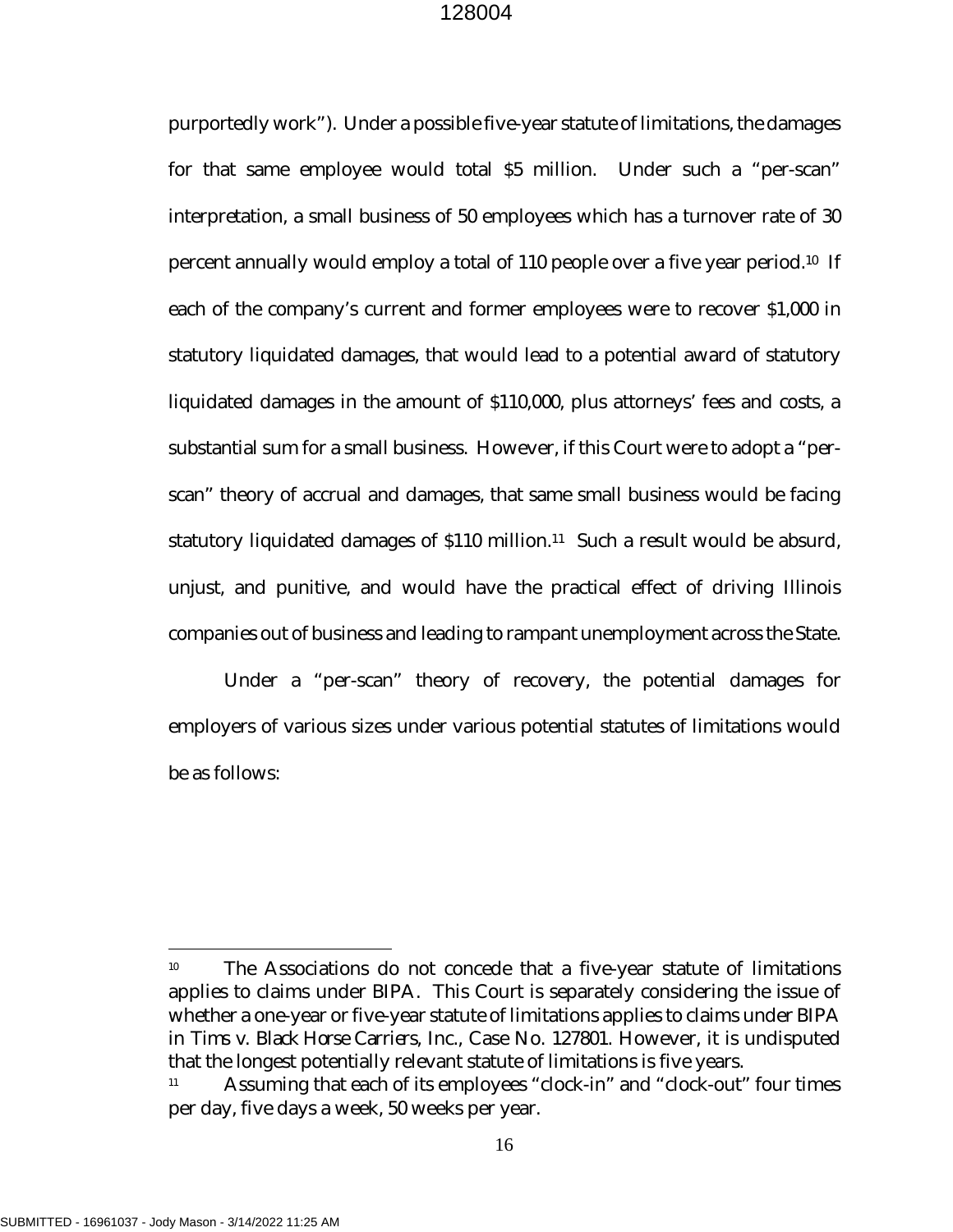| Number of<br><b>Employees</b> | <b>One-Year Statute</b><br>of Limitations | <b>Two Year Statute</b><br>of Limitations | <b>Five Year Statute</b><br>of Limitations |
|-------------------------------|-------------------------------------------|-------------------------------------------|--------------------------------------------|
| 50 employees                  | \$50 million                              | \$100 million                             | \$250 million                              |
| 100 employees                 | \$100 million                             | \$200 million                             | \$500 million                              |
| 500 employees                 | \$500 million                             | \$1 billion                               | \$2.5 billion                              |
| 1,000 employees               | \$1 billion                               | \$2 billion                               | \$5 billion                                |
| 2,500 employees               | \$2.5 billion                             | \$5 billion                               | \$12.5 billion                             |

Such an outcome cannot possibly be the legislature's intent, and this Court should not interpret the statute in a way causes illogical or unjust results. *See Nelson v. Artley*, 2015 IL 118058, ¶ 27 ("In construing a statute, we presume that the legislature did not intend absurd, inconvenient, or unjust results, and we will not, absent the clearest reasons, interpret a law in a way that would yield such results.") As the Circuit Court of Winnebago County held in *Smith*:

<span id="page-19-1"></span><span id="page-19-0"></span>[A]s a matter of public policy, the interpretation plaintiff desires [that each time he clocked in constituted an independent and separation violation of BIPA] would likely force out of business – in droves – violators who without any nefarious intent installed new technology and began using it without complying with section (b) and had its employees clocking in at the start of the shift, out for lunch, in the afternoon and out for the end of the shift.

<span id="page-19-2"></span>No. 2019-L-248, slip op. at 3; *see also Robertson v. Hostmark Hospitality Group, Inc.,*  No. 18-CH-5194, slip op. at 5 (Cir. Ct. Cook Cty. May 29, 2020) (rejecting plaintiff's claim that each collection or dissemination of his biometric information constitutes a separate violation of BIPA, finding that such argument "is contrary to the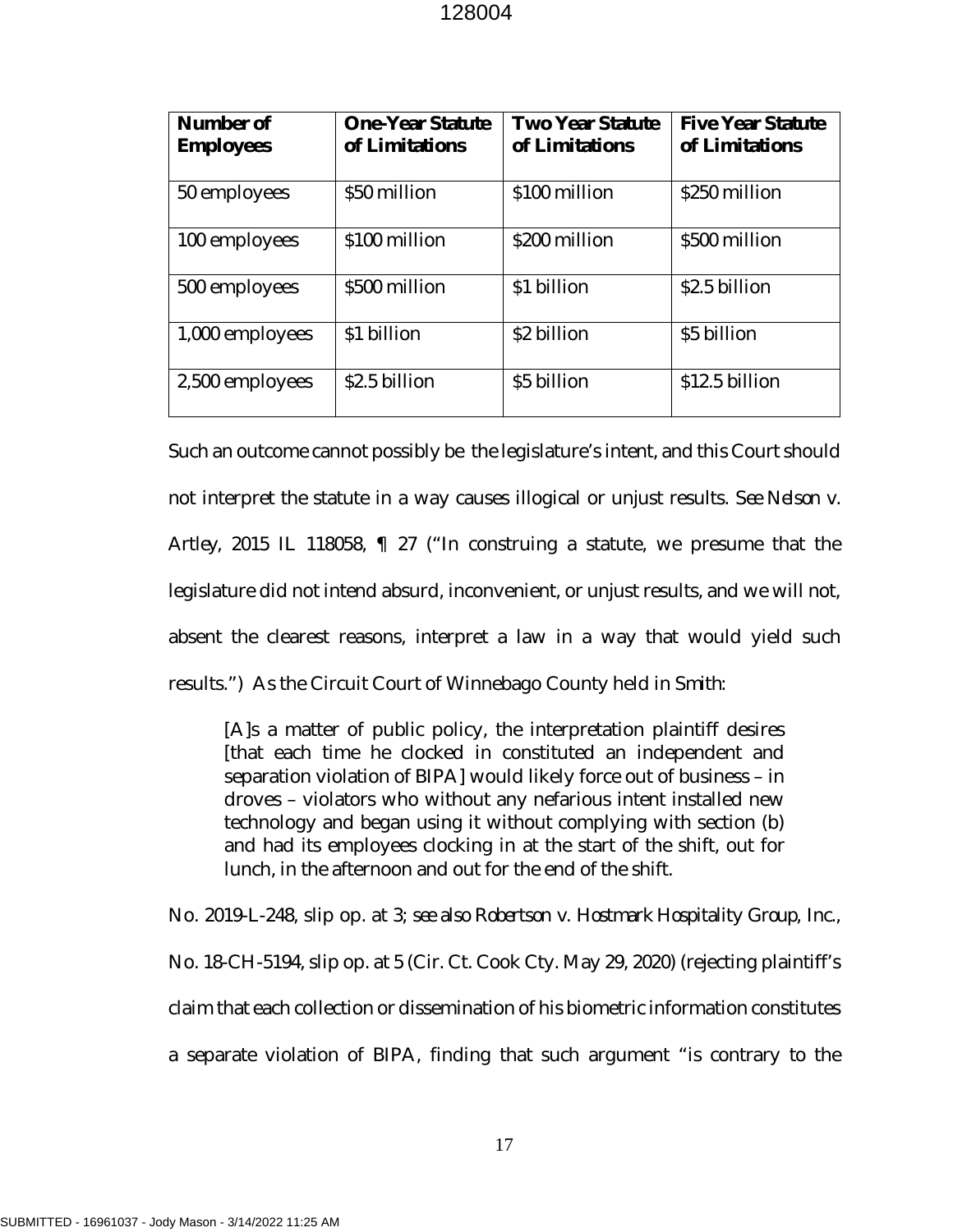unambiguous language of the statute and taken to its logical conclusion would inexorably lead to an absurd result").

A "per-scan" theory of liability would be wildly disproportionate to any alleged harm (if any at all) and would create business costs that bear no relation to the protections the statute was intended to provide. In *Rosenbach,* this Court noted that "whatever expenses a business might incur to meet the law's requirements are likely to be *insignificant* compared to the substantial and irreversible harm that could result of biometric identifiers and information are not properly safeguarded." ¶ 37 (emphasis added). However, damages akin to those described above under a "per-scan" theory of liability, are hardly insignificant. Rather, they are crippling. The Associations urge this Court to reject such an interpretation of the statute, which would cause crippling potential liability for Illinois employers.

#### <span id="page-20-0"></span>IV. **CONCLUSION**

The U.S. Chamber Institute for Legal Reform has described BIPA as "a prime example of a misdirected law that has led to more litigation abuse than consumer protection."[12](#page-20-1) BIPA lawsuits themselves have "provided little benefit to consumers [or employees] and failed to remedy concrete harms, while the law has punished businesses operating in good faith and inevitably deterred them from adopting biometric based technology that will benefit businesses and consumers alike." *Id*. BIPA, through its private right of action, allows for

<span id="page-20-1"></span><sup>12</sup>*See* [https://instituteforlegalreform.com/wp-content/uploads/2021/10/ILR-](https://instituteforlegalreform.com/wp-content/uploads/2021/10/ILR-BIPA-Briefly-FINAL.pdf)[BIPA-Briefly-FINAL.pdf](https://instituteforlegalreform.com/wp-content/uploads/2021/10/ILR-BIPA-Briefly-FINAL.pdf) (last visited March 2, 2022).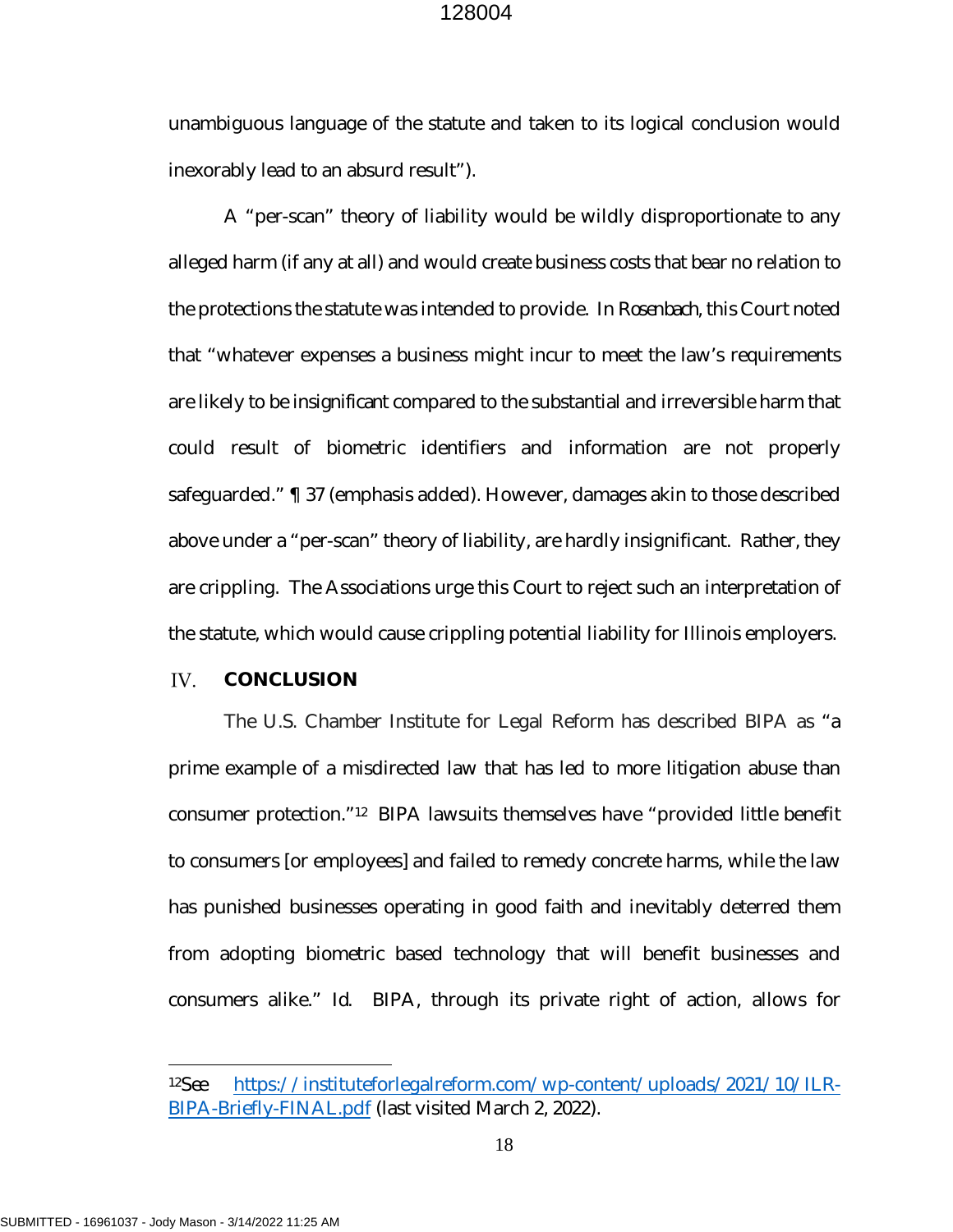potentially uncapped awards of statutory liquidated damages and unlimited attorneys' fees. Even if it is determined that claims accrue only once, upon the first scan and first transmission of biometric data, and that individuals may recover \$1,000 in statutory liquidated damages, such an interpretation still poses the threat of substantial potential liability. In fact, BIPA already has had and continues to have a devastating financial impact on Illinois businesses. The potential exposure under a "per-scan" interpretation of accrual and liquidated damages awards available under BIPA, even in light of the majority of businesses which have taken steps to comply with the statute, is even more astronomical, with attorneys being awarded disproportionately huge sums relative to the nominal amounts recovered by individuals. Such an interpretation of the damages scheme would be punitive in nature and is unnecessary to achieve the remedial purpose of BIPA.

The Associations maintain that, in light of the lack of procedures in place to protect Illinois businesses which have attempted in good faith to comply with BIPA, the only commonsense interpretation of the statute is to hold that claims accrue only once, upon the first scan and first transmission. Failure to so hold would create an unjust and unintended interpretation of BIPA and thwart its designated purpose of encouraging companies to comply with the statute and take reasonable steps to safeguard biometric data before it can be improperly accessed or misused. In addition, a contrary holding would likely bankrupt an immeasurable number of employers and put thousands of employees out of work at a time Illinoisians continue to struggle with the effects of a global pandemic.

19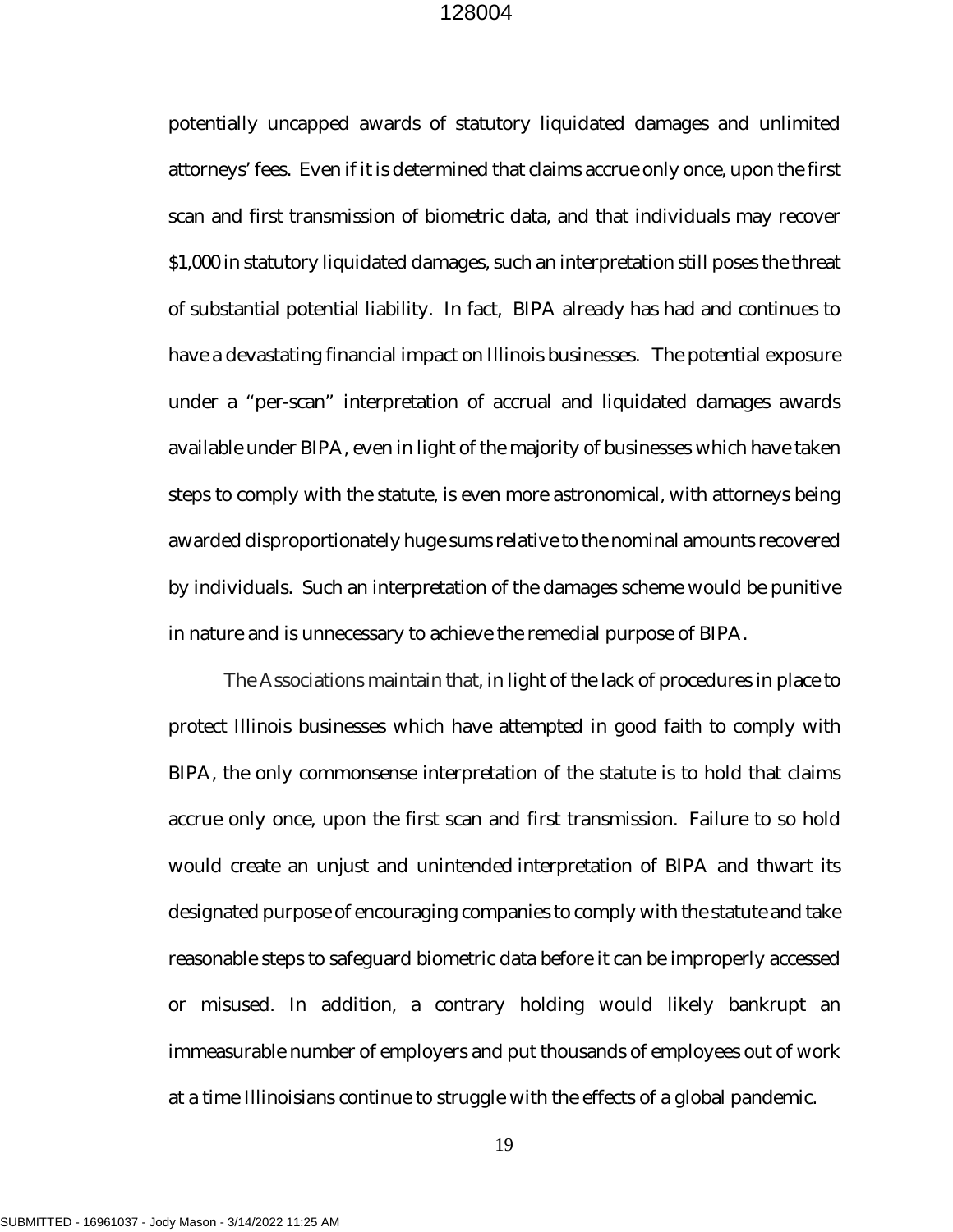For all of these reasons, this Court should answer the certified question by holding that claims under Sections 15(b) and 15(d) of BIPA accrue only once, upon the first scan and first transmission of biometric data.

Dated: March 4, 2022 Respectfully Submitted,

By: /s/ Jody Kahn Mason

Nadine C. Abrahams Jody Kahn Mason Richard J. Mrizek JACKSON LEWIS P.C. 150 N. Michigan Avenue Suite 2500 Chicago, Illinois 60601 (312) 787-4949 [Nadine.Abrahams@jacksonlewis.com](mailto:Nadine.Abrahams@jacksonlewis.com) [Jody.Mason@jacksonlewis.com](mailto:Jody.Mason@jacksonlewis.com) [Richard.Mrizek@jacksonlewis.com](mailto:Richard.Mrizek@jacksonlewis.com)

*Counsel for Amicus Curiae*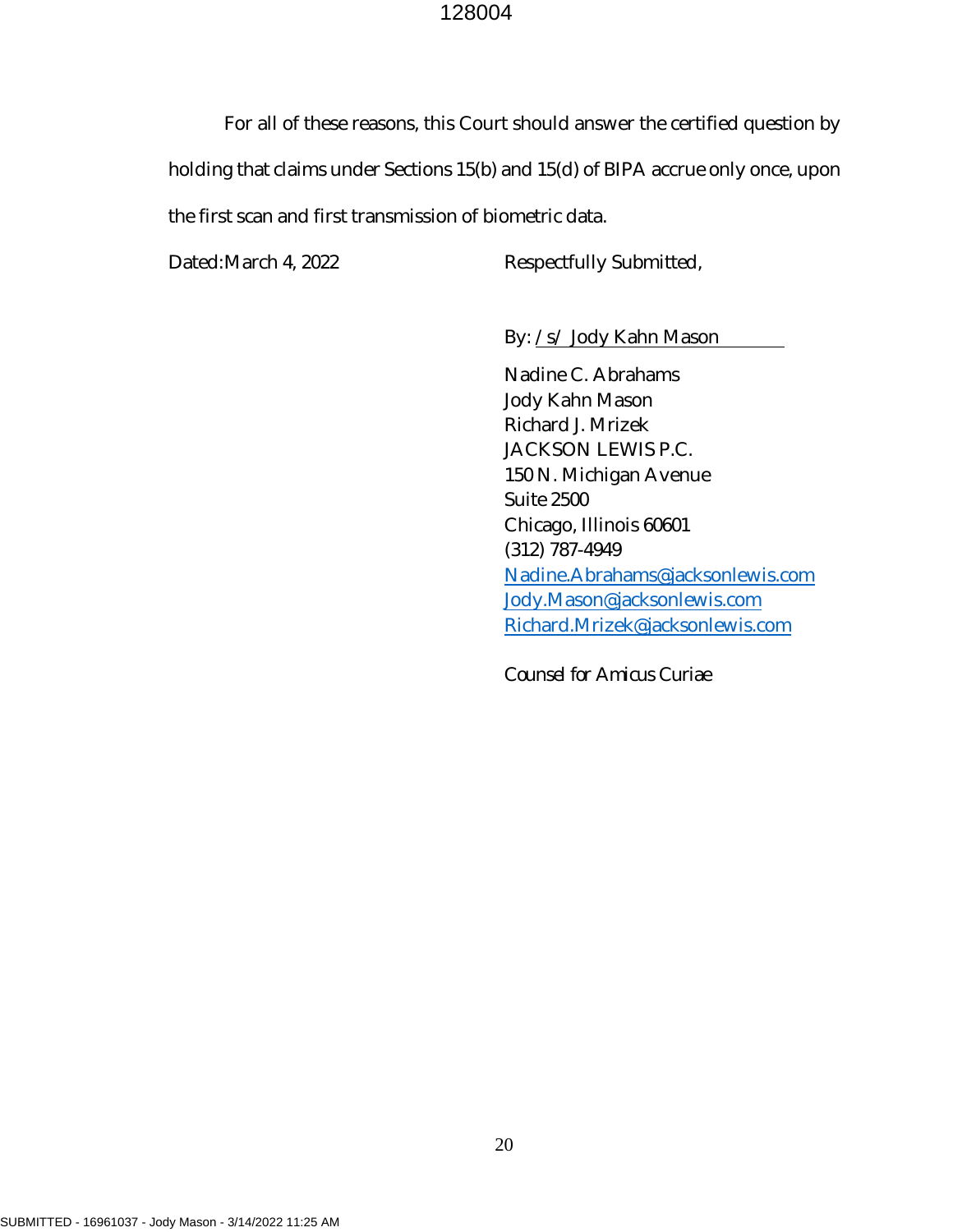### **CERTIFICATE OF COMPLIANCE WITH RULE 341**

The undersigned hereby certifies that this Brief complies with the form and length requirements of Supreme Court Rules 341 (a) and (b). The length of this brief, excluding the pages or words contained in Rule 341(d) cover, the Rule 341 (h)(1) table of contents and statement of points and authorities, the Rule 341(c) certificate of compliance, the certificate of service and the appendix, is 20 pages.

/s/ Jody Kahn Mason

Nadine C. Abrahams Jody Kahn Mason Richard J. Mrizek **JACKSON LEWIS P.C.**  150 N. Michigan Avenue, Suite 2500 Chicago, Illinois 60601 (312) 787-4949 [Nadine.Abrahams@jacksonlewis.com](mailto:Nadine.Abrahams@jacksonlewis.com) [Jody.Mason@jacksonlewis.com](mailto:Jody.Mason@jacksonlewis.com) [Richard.Mrizek@jacksonlewis.com](mailto:Richard.Mrizek@jacksonlewis.com)

*Counsel for Amicus Curiae*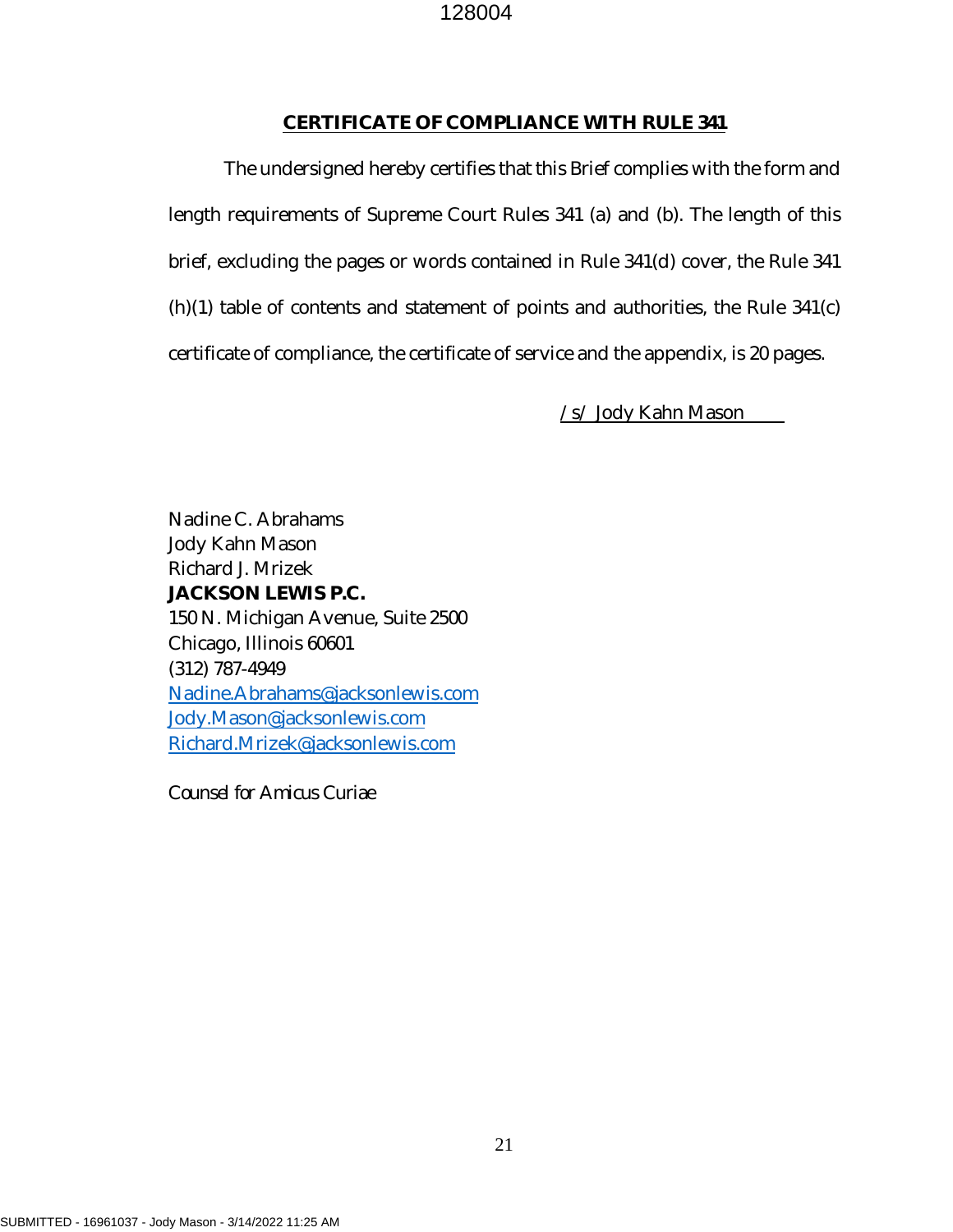#### **CERTIFICATE OF SERVICE**

I, Jody Kahn Mason, an attorney, hereby certify that on **March 4, 2022,** I caused a true and complete copy of the foregoing **BRIEF OF** *AMICUS CURIAE*  **ILLINOIS MANUFACTURERS' ASSOCIATION, NATIONAL ASSOCIATION OF MANUFACTURERS, ILLINOIS HEALTH AND HOSPITAL ASSOCIATION, ILLINOIS RETAIL MERCHANTS ASSOCIATION, CHEMICAL INDUSTRY COUNCIL OF ILLINOIS, ILLINOIS TRUCKNG ASSOCIATION, MID-WEST TRUCKERS ASSOCIATION AND CHICAGOLAND CHAMBER OF COMMERCE IN SUPPORT OF DEFENDANT-APPELLANT WHITE CASTLE SYSTEMS, INC.** to be filed electronically with the Clerk's Office of the Illinois Supreme Court, using e-filing provider **Odyssey eFileIL**, which sends notification and a copy of this filing by electronic mail to all counsel of record.

I further certify I caused an additional courtesy copy of this filing to be served by electronic mail upon the following:

Ryan F. Stephan (rstephan@stephanzouras.com) James B. Zouras (jzouras@stephanzouras.com) Andrew C. Ficzko (aficzko@stephanzouras.com) Teresa M. Becvar (tbecvar@stephanzouras.com) **STEPHAN ZOURAS, LLP**  100 North Riverside Plaza, Suite 2150 Chicago, IL 60601 Tel: (312) 233-1550

Melissa A. Siebert (masiebert@shb.com) William F. Northrip (wnorthrip@shb.com) Matthew C. Wolfe (mwolfe@shb.com) **SHOOK, HARDY & BACON L.L.P.** 111 South Wacker Drive, Suite 4700 Chicago, Illinois 60606 Tel: (312) 704 7700

*Attorneys for Defendant-Appellant White Castle System, Inc.*